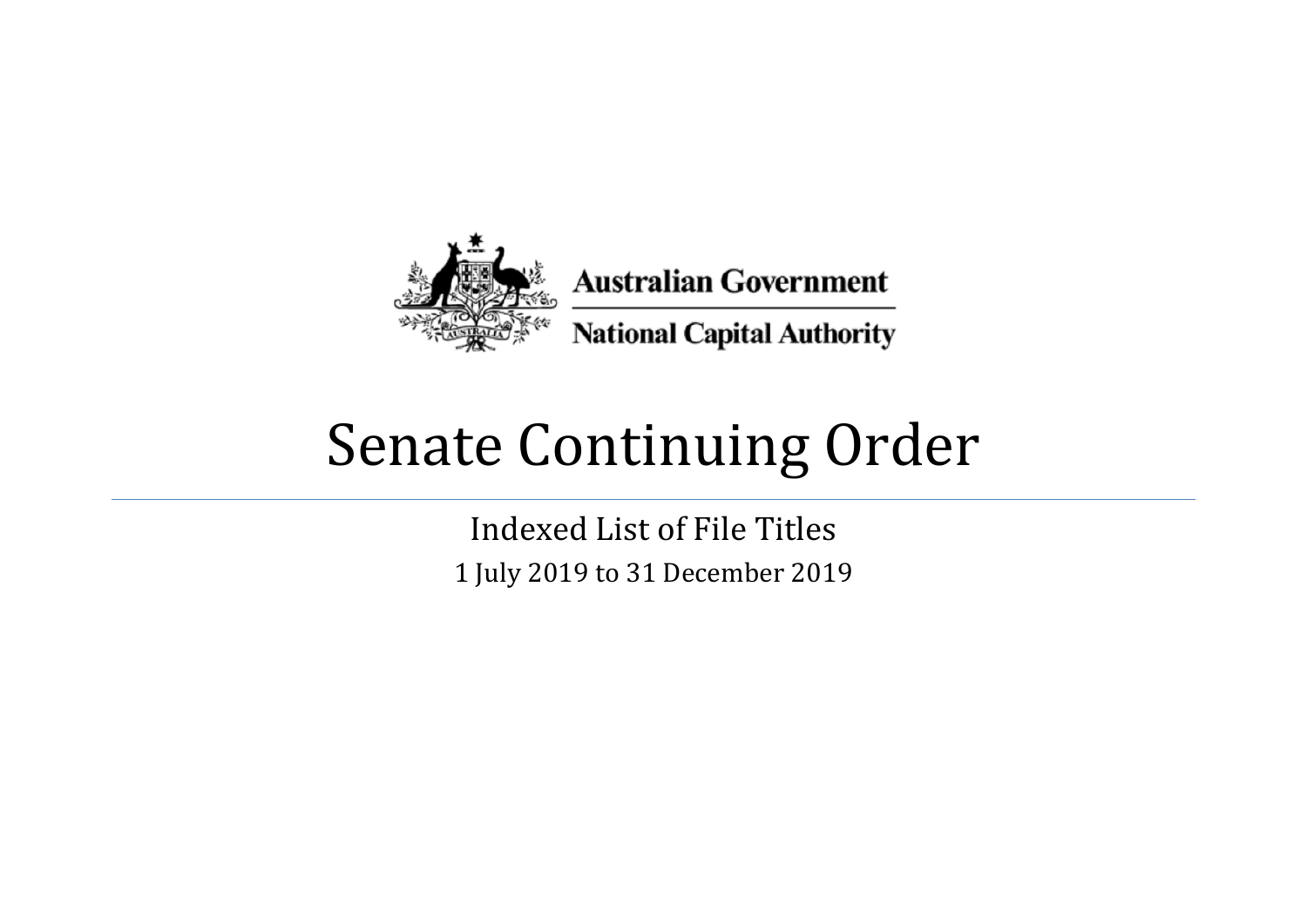| <b>Chief Executive Office Branch</b> |                                                                               |
|--------------------------------------|-------------------------------------------------------------------------------|
| <b>Record Number</b>                 | <b>File Title</b>                                                             |
| 14/549/52                            | NATIONAL CAPITAL PROMOTIONS - Activity - Brick by Brick - Queenstown library  |
| 18/113/02                            | NATIONAL CAPITAL MAINTENANCE - Activity - Diwali Mela Fireworks 2019          |
| 18/125/24                            | NATIONAL CAPITAL MAINTENANCE - Activity - Unions ACT Pop Up Bar 2019          |
| 18/125/25                            | NATIONAL CAPITAL MAINTENANCE - Activity - Wake in Rose Gardens                |
| 18/125/26                            | NATIONAL CAPITAL MAINTENANCE - Activity - Indigenous Marathon 2019            |
| 18/125/27                            | NATIONAL CAPITAL MAINTENANCE - Activity - Barrenjoey 2/5 Cross Country 2019   |
| 18/125/28                            | NATIONAL CAPITAL MAINTENANCE - Activity - Valentines Day Romance & Roses 2019 |
| 18/126/31                            | NATIONAL CAPITAL MAINTENANCE - Activity - YMCA Stirling Park 2-5k run 2019    |
| 18/126/32                            | NATIONAL CAPITAL MAINTENANCE - Activity - Filming Black B*tch 2019            |
| 18/126/33                            | NATIONAL CAPITAL MAINTENANCE - Activity - Rotary ride for peace 2019          |
| 18/126/34                            | NATIONAL CAPITAL MAINTENANCE - Activity - Mother Language Walk 2019           |
| 18/127/25                            | NATIONAL CAPITAL MAINTENANCE - Activity - YMCA Jogalong Series - 2019         |
| 18/127/26                            | NATIONAL CAPITAL MAINTENANCE - Activity - 460 Squadron BBQ Breakfast 2019     |
| 18/127/27                            | NATIONAL CAPITAL MAINTENANCE - Activity - Sydney2Canberra 2019                |
| 18/128/26                            | NATIONAL CAPITAL MAINTENANCE - Activity - UN Peace Keeper Memorial 2019       |
| 18/129/09                            | NATIONAL CAPITAL MAINTENANCE - Activity - ASIC Winter Campaign - Filming      |
| 18/129/10                            | NATIONAL CAPITAL MAINTENANCE - Activity - Governor Generals Farewell          |
| 18/129/11                            | NATIONAL CAPITAL MAINTENANCE - Activity - Sri Chinmony Half Marathon 2019     |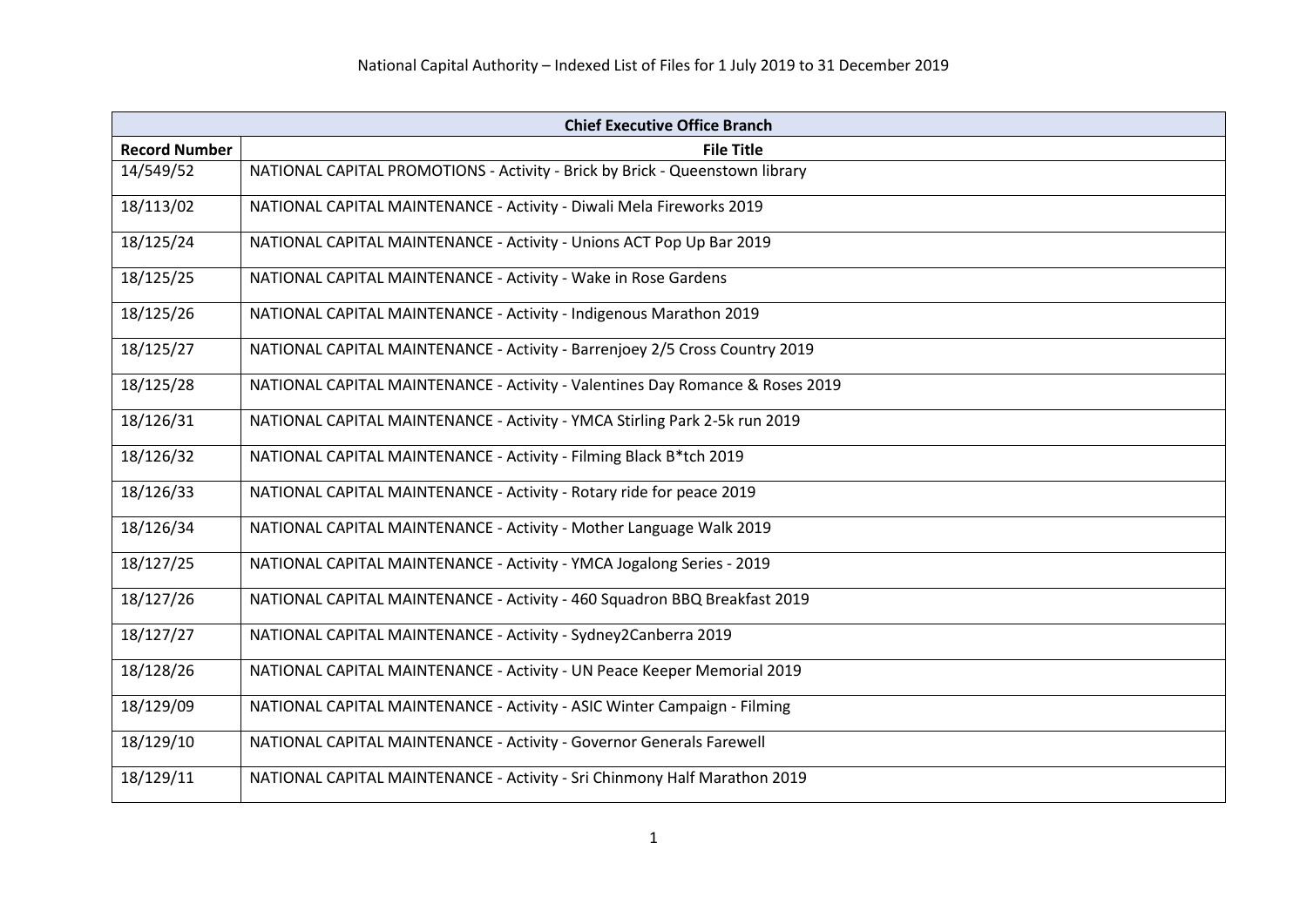|                      | <b>Chief Executive Office Branch</b>                                                           |  |
|----------------------|------------------------------------------------------------------------------------------------|--|
| <b>Record Number</b> | <b>File Title</b>                                                                              |  |
| 18/129/12            | NATIONAL CAPITAL MAINTENANCE - Activity - Mid Winter Nights Questacon 2019                     |  |
| 18/130/05            | NATIONAL CAPITAL MAINTENANCE - Activity - AIS Blanket Works Approval July 2019 - June 2020     |  |
| 18/130/06            | NATIONAL CAPITAL MAINTENANCE - Activity - ROKAF Memorial Service 2019                          |  |
| 18/130/08            | NATIONAL CAPITAL MAINTENANCE - Activity - Graduate Ball - Bake Sale (Sir Thomas Blamey Square) |  |
| 18/130/09            | NATIONAL CAPITAL MAINTENANCE - Activity - Australian Federal Guard 19/20 Approvals             |  |
| 18/130/10            | NATIONAL CAPITAL MAINTENANCE - Activity - Braveheart 777 2019                                  |  |
| 18/131/03            | NATIONAL CAPITAL MAINTENANCE - Activity - Canberra Multicultural Volunteer Expo (CMVE)         |  |
| 18/131/04            | NATIONAL CAPITAL MAINTENANCE - Activity - Korean Film Festival 2019                            |  |
| 18/131/05            | NATIONAL CAPITAL MAINTENANCE - Activity - Army Demonstration Day at Blamey Square 2019         |  |
| 18/131/06            | NATIONAL CAPITAL MAINTENANCE - Activity - Vietnam Remembrance Day 2019                         |  |
| 18/131/07            | NATIONAL CAPITAL MAINTENANCE - Activity - Capital to the Coast 2019                            |  |
| 18/131/08            | NATIONAL CAPITAL MAINTENANCE - Activity - Lighting - Fiji Prime Minister 2019                  |  |
| 18/132/09            | NATIONAL CAPITAL MAINTENANCE - Activity - Chief Airforce Handover Parade 2019                  |  |
| 18/132/10            | NATIONAL CAPITAL MAINTENANCE - Activity - Stroke Society Fun Run 2019                          |  |
| 18/132/11            | NATIONAL CAPITAL MAINTENANCE - Activity - Army Ten Miler 2019                                  |  |
| 18/132/12            | NATIONAL CAPITAL MAINTENANCE - Activity - Two Feet and a HeartBeat 2019                        |  |
| 18/132/13            | NATIONAL CAPITAL MAINTENANCE - Activity - Daramalen College Charity Walk 2019                  |  |
| 18/132/14            | NATIONAL CAPITAL MAINTENANCE - Activity - Lighting Dementia Awareness 2019                     |  |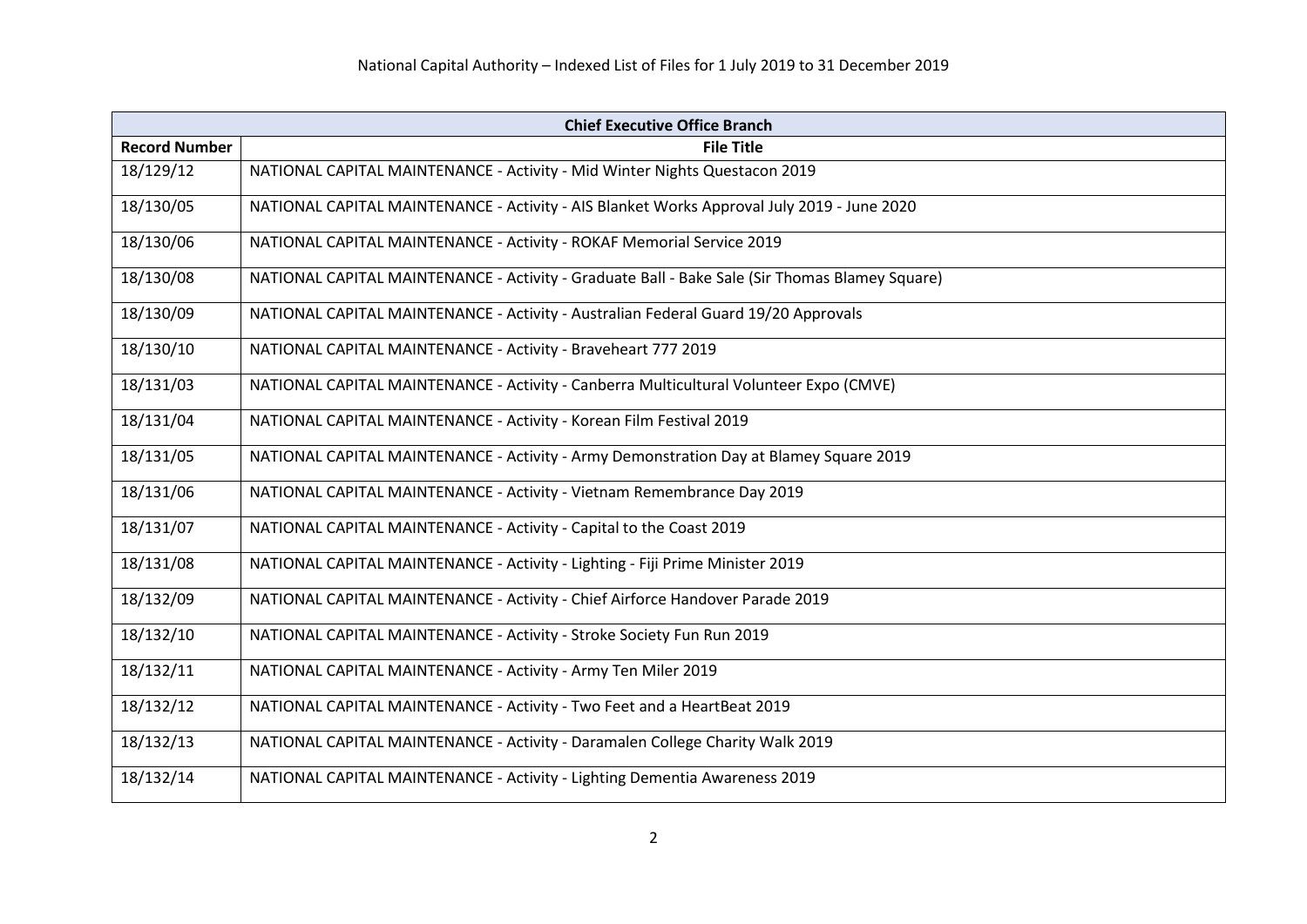| <b>Chief Executive Office Branch</b> |                                                                                                     |
|--------------------------------------|-----------------------------------------------------------------------------------------------------|
| <b>Record Number</b>                 | <b>File Title</b>                                                                                   |
| 18/132/15                            | NATIONAL CAPITAL MAINTENANCE - Activity - Century Bike Ride 2019                                    |
| 18/132/16                            | NATIONAL CAPITAL MAINTENANCE - Activity - ACWAP Twilight Service 2019                               |
| 18/132/17                            | NATIONAL CAPITAL MAINTENANCE - Activity - Pop-In Temp Trader                                        |
| 18/132/18                            | NATIONAL CAPITAL MAINTENANCE - Activity - Australasia Netherlands Memorial 2019                     |
| 18/132/19                            | NATIONAL CAPITAL MAINTENANCE - Activity - Canberra Ice Dragons - Dragon Boat Club Come and Try Days |
| 18/132/20                            | NATIONAL CAPITAL MAINTENANCE - Activity - OCIUS - Autonomous Boats                                  |
| 18/132/21                            | NATIONAL CAPITAL MAINTENANCE - Activity - Distinguished Gentleman's Ride 2019                       |
| 18/132/22                            | NATIONAL CAPITAL MAINTENANCE - Activity - Melbourne Cup Corflute Signs Promotion                    |
| 18/132/23                            | NATIONAL CAPITAL MAINTENANCE - Activity - Family Fun Day 2019                                       |
| 18/133/06                            | NATIONAL CAPITAL MAINTENANCE - Activity - Korean War Veterans Commemorative Service 2019            |
| 18/133/07                            | NATIONAL CAPITAL MAINTENANCE - Activity - Tuff Nutterz 2019                                         |
| 18/133/08                            | NATIONAL CAPITAL MAINTENANCE - Activity - MR2 Nationals Car Show 2019                               |
| 18/133/09                            | NATIONAL CAPITAL MAINTENANCE - Activity - F45 Track Canberra 2019                                   |
| 18/133/10                            | NATIONAL CAPITAL MAINTENANCE - Activity - Running Scared 2019                                       |
| 18/133/11                            | NATIONAL CAPITAL MAINTENANCE - Activity - AHQ 24 Hour Charity Challenge BBQ 2019                    |
| 18/133/12                            | NATIONAL CAPITAL MAINTENANCE - Activity - Canberra Diwali Mela 2019                                 |
| 18/133/13                            | NATIONAL CAPITAL MAINTENANCE - Activity - Lighting World Cerebral Palsy Day 2019                    |
| 18/135/11                            | NATIONAL CAPITAL MAINTENANCE - Activity - Lighting - Jacqui Owens Zonta Club                        |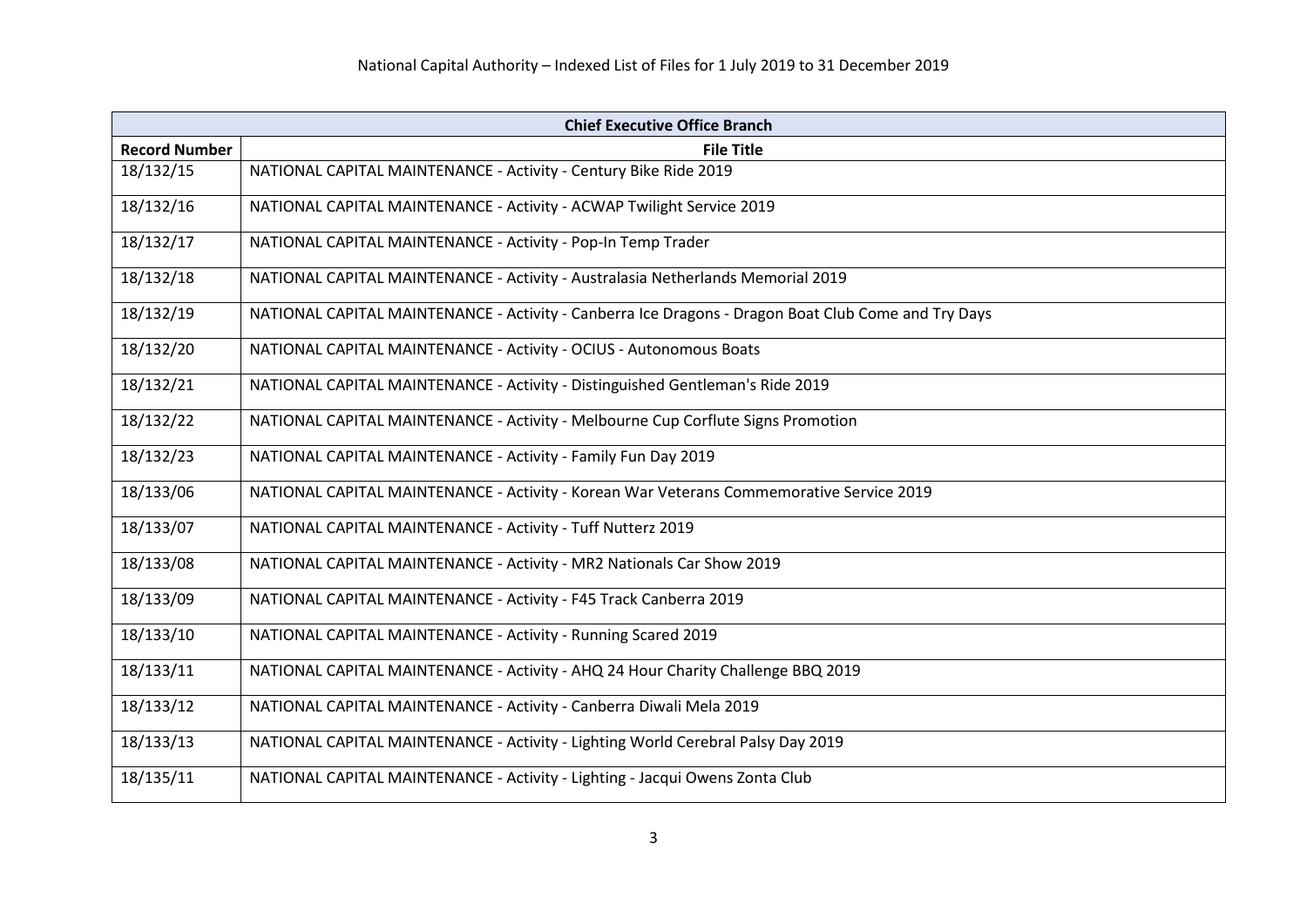| <b>Chief Executive Office Branch</b> |                                                                                                       |
|--------------------------------------|-------------------------------------------------------------------------------------------------------|
| <b>Record Number</b>                 | <b>File Title</b>                                                                                     |
| 18/135/12                            | NATIONAL CAPITAL MAINTENANCE - Activity - Torrens Primary School Excursion 2019                       |
| 18/134/08                            | NATIONAL CAPITAL MAINTENANCE - Activity - CBRE Walk for a Wish 2019                                   |
| 18/133/14                            | NATIONAL CAPITAL MAINTENANCE - Activity - MEJ's Big Burley Bash Fishing Competition 2019              |
| 18/133/15                            | NATIONAL CAPITAL MAINTENANCE - Activity - Mental Health Day Walk 2019 - Defence                       |
| 18/133/16                            | NATIONAL CAPITAL MAINTENANCE - Activity - Wellness Walk 2019                                          |
| 18/133/17                            | NATIONAL CAPITAL MAINTENANCE - Activity - Mazda Opera Australia Promotion                             |
| 18/133/18                            | NATIONAL CAPITAL MAINTENANCE - Activity - Bloody Long Walk 2019                                       |
| 18/133/19                            | NATIONAL CAPITAL MAINTENANCE - Activity - Windows To The World Embassy Open Day 2019                  |
| 18/133/20                            | NATIONAL CAPITAL MAINTENANCE - Activity - Young Carers Festival 2019 Works Approval Only              |
| 18/133/21                            | NATIONAL CAPITAL MAINTENANCE - Activity - Car Cruise - Show N Shine 2019                              |
| 18/133/22                            | NATIONAL CAPITAL MAINTENANCE - Activity - Merchant Navy Annual Commemoration 2019                     |
| 18/133/23                            | NATIONAL CAPITAL MAINTENANCE - Activity - Run For Palestine 2019 - Works Approval Only                |
| 18/133/24                            | NATIONAL CAPITAL MAINTENANCE - Activity - Climate Emergency Hot Air Balloon 2019                      |
| 18/133/25                            | NATIONAL CAPITAL MAINTENANCE - Activity - Australasian Police Basketball Championship Memorial 2019   |
| 18/133/26                            | NATIONAL CAPITAL MAINTENANCE - Activity - Indigenous Business Australia Emerging Leaders Program 2019 |
| 18/133/27                            | NATIONAL CAPITAL MAINTENANCE - Activity - North Sydney Girls High School Performance 2019             |
| 18/133/28                            | NATIONAL CAPITAL MAINTENANCE - Activity - Colour Frenzy 2019                                          |
| 18/133/29                            | NATIONAL CAPITAL MAINTENANCE - Activity - Civic Reception for Canberra Raiders Grand Final 2019       |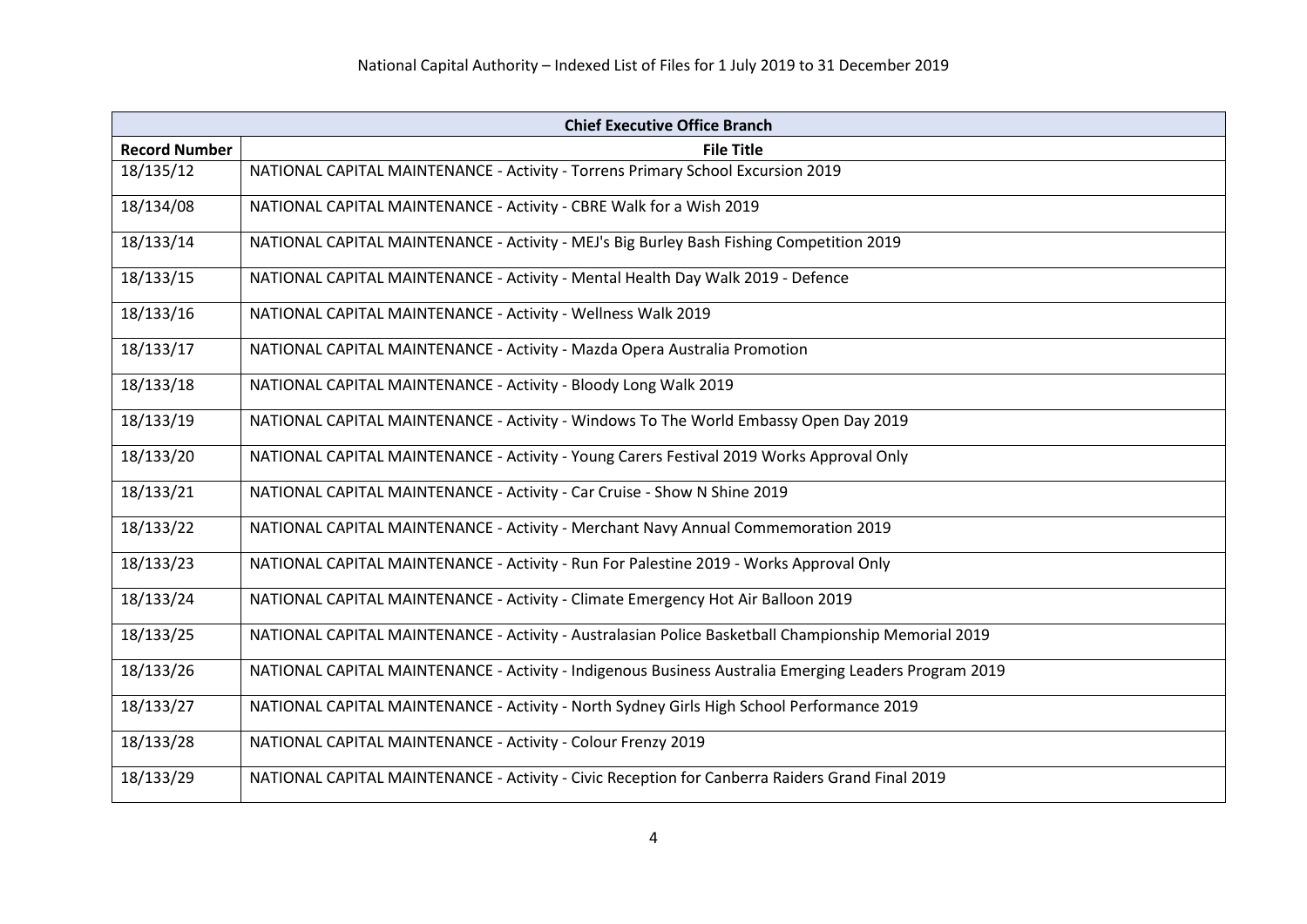| <b>Chief Executive Office Branch</b> |                                                                                             |
|--------------------------------------|---------------------------------------------------------------------------------------------|
| <b>Record Number</b>                 | <b>File Title</b>                                                                           |
| 18/133/30                            | NATIONAL CAPITAL MAINTENANCE - Activity - International Wood Collectors Tour 2019           |
| 18/133/31                            | NATIONAL CAPITAL MAINTENANCE - Activity - YMCA MultiHull 2019                               |
| 18/134/06                            | NATIONAL CAPITAL MAINTENANCE - Activity - Tri-Lakes 2019 Sailing Event                      |
| 18/134/07                            | NATIONAL CAPITAL MAINTENANCE - Activity - Cocktails and Clydesdales 2019 Charity Event      |
| 18/134/09                            | NATIONAL CAPITAL MAINTENANCE - Activity - Design Canberra 2019                              |
| 18/134/10                            | NATIONAL CAPITAL MAINTENANCE - Activity - Orienteering ACT School Champs 2019               |
| 18/134/11                            | NATIONAL CAPITAL MAINTENANCE - Activity - Greek National Orthodox Day Memorial Service 2019 |
| 18/134/12                            | NATIONAL CAPITAL MAINTENANCE - Activity - Young Lawyers Christmas Party 2019                |
| 18/134/13                            | NATIONAL CAPITAL MAINTENANCE - Activity - United Arab Emirates National Day 2019            |
| 18/134/14                            | NATIONAL CAPITAL MAINTENANCE - Activity - Run For Palestine 2019                            |
| 18/134/15                            | NATIONAL CAPITAL MAINTENANCE - Activity - TCCS Bus Media Event 2019                         |
| 18/134/16                            | NATIONAL CAPITAL MAINTENANCE - Activity - Defence Sausage Sizzle 2019 Blamey Square         |
| 18/134/17                            | NATIONAL CAPITAL MAINTENANCE - Activity - IDEVAW Fun Run 2019                               |
| 18/134/18                            | NATIONAL CAPITAL MAINTENANCE - Activity - HMAS Canberra Freedom of Entry Parade             |
| 18/134/19                            | NATIONAL CAPITAL MAINTENANCE - Activity - ACTF&R Exercise 2019                              |
| 18/134/20                            | NATIONAL CAPITAL MAINTENANCE - Activity - A Very Canberra Comedy Festival Christmas 2019    |
| 18/134/21                            | NATIONAL CAPITAL MAINTENANCE - Activity - Canberra Day Appeal Launch 2019                   |
| 18/134/22                            | NATIONAL CAPITAL MAINTENANCE - Activity - East Timor 20th Anniversary Commemoration 2019    |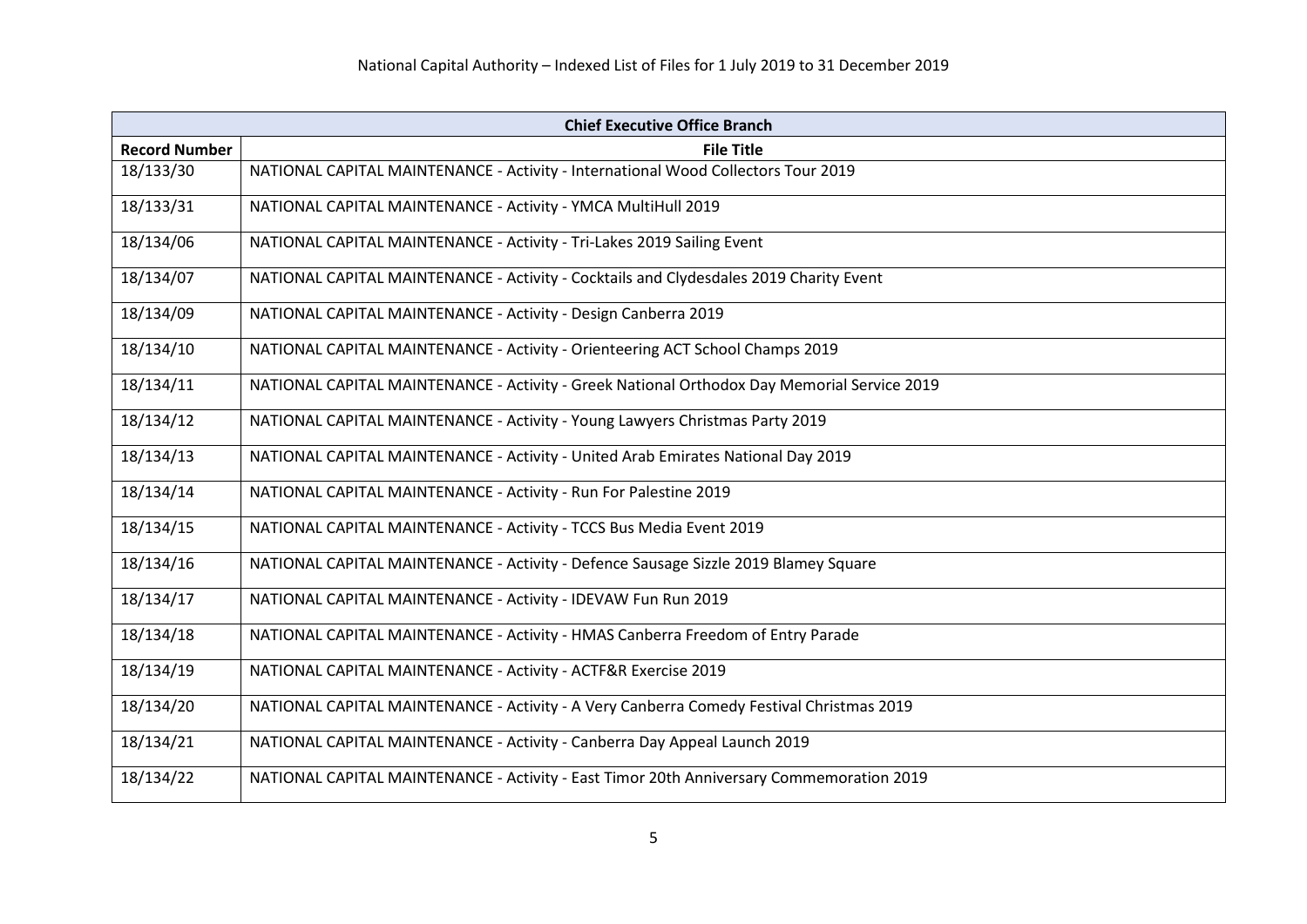| <b>Chief Executive Office Branch</b> |                                                                                                                        |
|--------------------------------------|------------------------------------------------------------------------------------------------------------------------|
|                                      | <b>File Title</b>                                                                                                      |
| 18/134/23                            | NATIONAL CAPITAL MAINTENANCE - Activity - Student Strike for Climate                                                   |
| 18/135/02                            | NATIONAL CAPITAL MAINTENANCE - Activity - Indigenous Art Market 2019                                                   |
| 18/135/03                            | NATIONAL CAPITAL MAINTENANCE - Activity - Clean Up The Lake Day 2019                                                   |
| 18/135/04                            | NATIONAL CAPITAL MAINTENANCE - Activity - Burley Griffin Canoe Club 2019                                               |
| 18/135/05                            | NATIONAL CAPITAL MAINTENANCE - Activity - Violence Against Women 2019 Nara Peace Park                                  |
| 18/135/06                            | NATIONAL CAPITAL MAINTENANCE - Activity - Treasury Social Club Christmas Party 2019                                    |
| 18/135/07                            | NATIONAL CAPITAL MAINTENANCE - Activity - Lindsay Prior Arboretum Helicopter Landing 2019                              |
| 18/135/08                            | NATIONAL CAPITAL MAINTENANCE - Activity - Treasury Kids Christmas Party 2019                                           |
| 18/135/09                            | NATIONAL CAPITAL MAINTENANCE - Activity - Can the Plan Protest 2019                                                    |
| 18/135/10                            | NATIONAL CAPITAL MAINTENANCE - Activity - NYE In The City 2019                                                         |
| 19/253/11                            | NATIONAL CAPITAL MAINTENANCE - Activity - NCA Activation - Flower Bed Planters at Commonwealth Place for Floriade 2019 |
| 19/253/12                            | NATIONAL CAPITAL MAINTENANCE - Activity - Stage 2 - Dilapidation Reports Floriade                                      |
| 19/347/02                            | NATIONAL CAPITAL MAINTENANCE - Activity - Enlighten Illuminations 2020                                                 |
| 19/347/03                            | NATIONAL CAPITAL MAINTENANCE - Activity - Canberra Balloon Spectacular 2020                                            |
| 19/348/02                            | NATIONAL CAPITAL MAINTENANCE - Activity - AFAC National Fire and Emergency Services Memorial 2020                      |
| 19/513                               | NATIONAL CAPITAL MAINTENANCE - Activity - NCA EVENTS - Floriade 2020                                                   |
| 19/525                               | NATIONAL CAPITAL MAINTENANCE - Activity - Australia Day Flag Raising and Citizenship Ceremony 2020                     |
| 19/530                               | NATIONAL CAPITAL MAINTENANCE - Activity - Remembrance Day National Ceremony 2019                                       |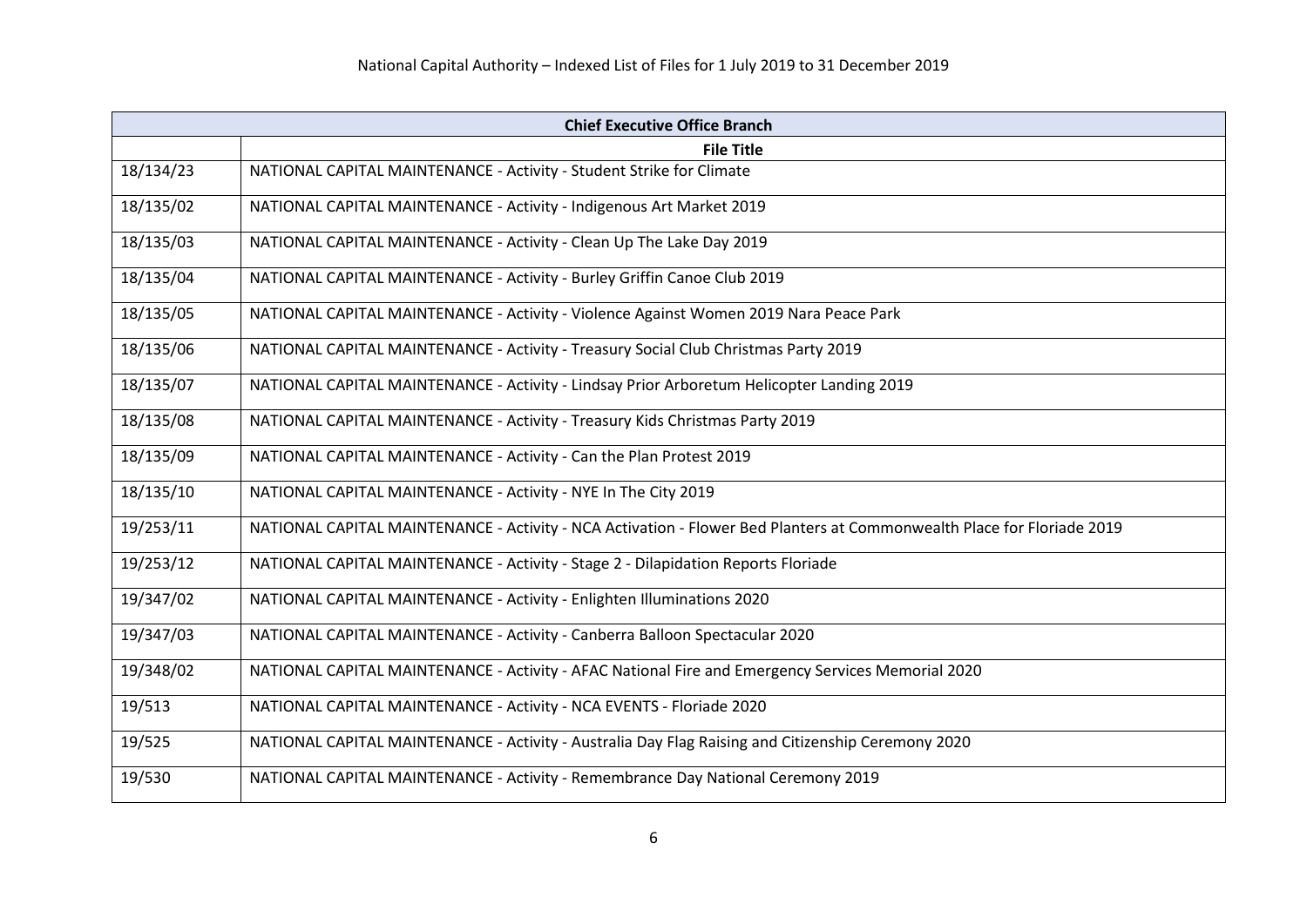| <b>Chief Executive Office Branch</b> |                                                                                                |
|--------------------------------------|------------------------------------------------------------------------------------------------|
| <b>Record Number</b>                 | <b>File Title</b>                                                                              |
| 19/341/03                            | NATIONAL CAPITAL MAINTENANCE - Activity - Maintenance - Spilt Milk 2019                        |
| 19/341/04                            | NATIONAL CAPITAL MAINTENANCE - Activity - Meeting Minutes - Spilt Milk 2019                    |
| 19/341/06                            | NATIONAL CAPITAL MAINTENANCE - Activity - Submitted Documentation - Spilt Milk 2019            |
| 19/345/01                            | NATIONAL CAPITAL MAINTENANCE - Activity - Open Air Cinemas 2020                                |
| 19/346/01                            | NATIONAL CAPITAL MAINTENANCE - Activity - Zaccaria Concert (Cold Chisel and Presets 2020)      |
| 19/346/02                            | NATIONAL CAPITAL MAINTENANCE - Activity - Foam Fest                                            |
| 19/346/03                            | NATIONAL CAPITAL MAINTENANCE - Activity - Beerfest 2020                                        |
| 19/346/04                            | NATIONAL CAPITAL MAINTENANCE - Activity - Convoy For Cancer 2020                               |
| 19/346/05                            | NATIONAL CAPITAL MAINTENANCE - Activity - Night Noodle Markets 2020                            |
| 19/346/06                            | NATIONAL CAPITAL MAINTENANCE - Activity - Rowing ACT Summer Series                             |
| 19/346/07                            | NATIONAL CAPITAL MAINTENANCE - Activity - Le Diner En Blanc 2020                               |
| 19/347/04                            | NATIONAL CAPITAL MAINTENANCE - Activity - Africa Party In The Park 2020                        |
| 19/347/05                            | NATIONAL CAPITAL MAINTENANCE - Activity - Walk for Epilepsy 2020                               |
| 19/347/06                            | NATIONAL CAPITAL MAINTENANCE - Activity - Canberra Day 2020                                    |
| 19/348/01                            | NATIONAL CAPITAL MAINTENANCE - Activity - 50th Anniversary of the National Carillon            |
| 19/350/01                            | NATIONAL CAPITAL MAINTENANCE - Activity - Sri Chinmoy Lennox Gardens Half Marathon   June 2020 |
| 19/355/01                            | NATIONAL CAPITAL MAINTENANCE - Activity - Sri Chinmoy Canberra Trail 100 - 2020                |
| 19/388                               | STRATEGIC MANAGEMENT - Meetings - Authority Meeting - Out of Session                           |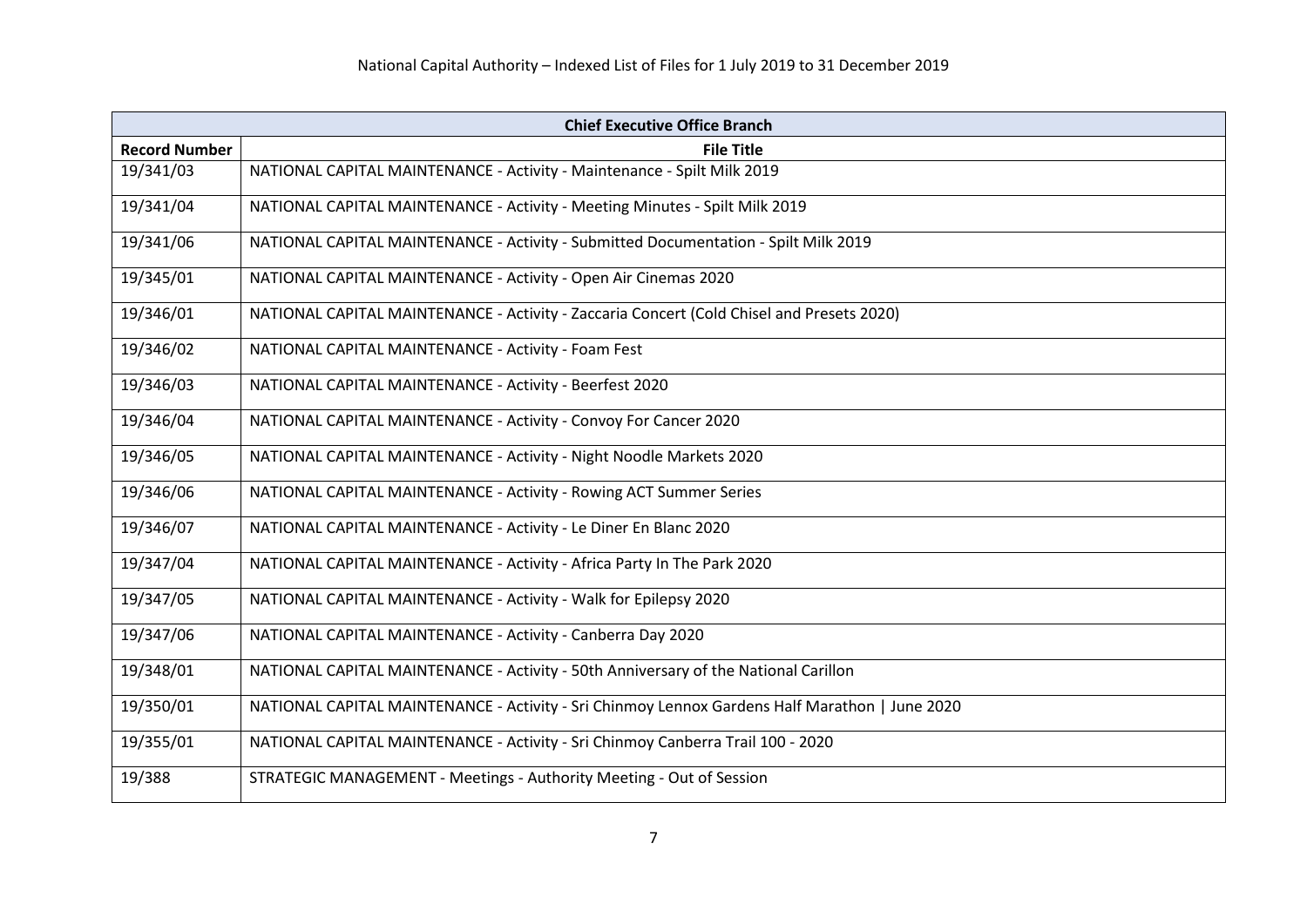| <b>Chief Executive Office Branch</b> |                                                                                                            |
|--------------------------------------|------------------------------------------------------------------------------------------------------------|
| <b>Record Number</b>                 | <b>File Title</b>                                                                                          |
| 19/480                               | STRATEGIC MANAGEMENT - Agency - Authority Meeting - 15 October 2019                                        |
| 19/513/01                            | NATIONAL CAPITAL MAINTENANCE - Activity - Floriade 2020 - Works Approval 1                                 |
| 19/526                               | STRATEGIC MANAGEMENT - Agency - Authority Meeting - 9 December 2019                                        |
| 19/539                               | EXTERNAL RELATIONS - Agreements - Temporary Trader at Regatta Point                                        |
| 19/569                               | NATIONAL CAPITAL MAINTENANCE - Activity - Australia Day In The Capital 2020                                |
| A19/066                              | NATIONAL CAPITAL PROMOTIONS - Activity - Pedal Boat Operators Expression of Interest EOI                   |
| A19/073                              | NATIONAL CAPITAL PROMOTIONS - Activity - Pedal Boat Repairs                                                |
| P19/719                              | NATIONAL CAPITAL PROMOTIONS - Activity - Pedal (Paddle) Boats - Capital Paddle                             |
| P19/719/01                           | NATIONAL CAPITAL PROMOTIONS - Activity - Pedal Boats - Correspondence                                      |
| P19/719/02                           | NATIONAL CAPITAL PROMOTIONS - Activity - Pedal Boats - Site preparation                                    |
| P19/719/03                           | NATIONAL CAPITAL PROMOTIONS - Activity - Pedal Boats - Finance and Variations                              |
| P19/719/04                           | NATIONAL CAPITAL PROMOTIONS - Activity - Pedal Boats - Deliverables and Approvals                          |
| P19/746                              | NATIONAL CAPITAL MAINTENANCE - Activity - Craft ACT Engagement for Design Canberra 2019 Procurement        |
| <b>Operations Branch</b>             |                                                                                                            |
| <b>Record Number</b>                 | <b>File Title</b>                                                                                          |
| 16/504/11                            | NATIONAL CAPITAL MAINTENANCE - Activity - National Estate Management Work Health and Safety (WHS) Services |
| 16/504/12                            | NATIONAL CAPITAL MAINTENANCE - Activity - Changi Chapel Refurbishment 2019                                 |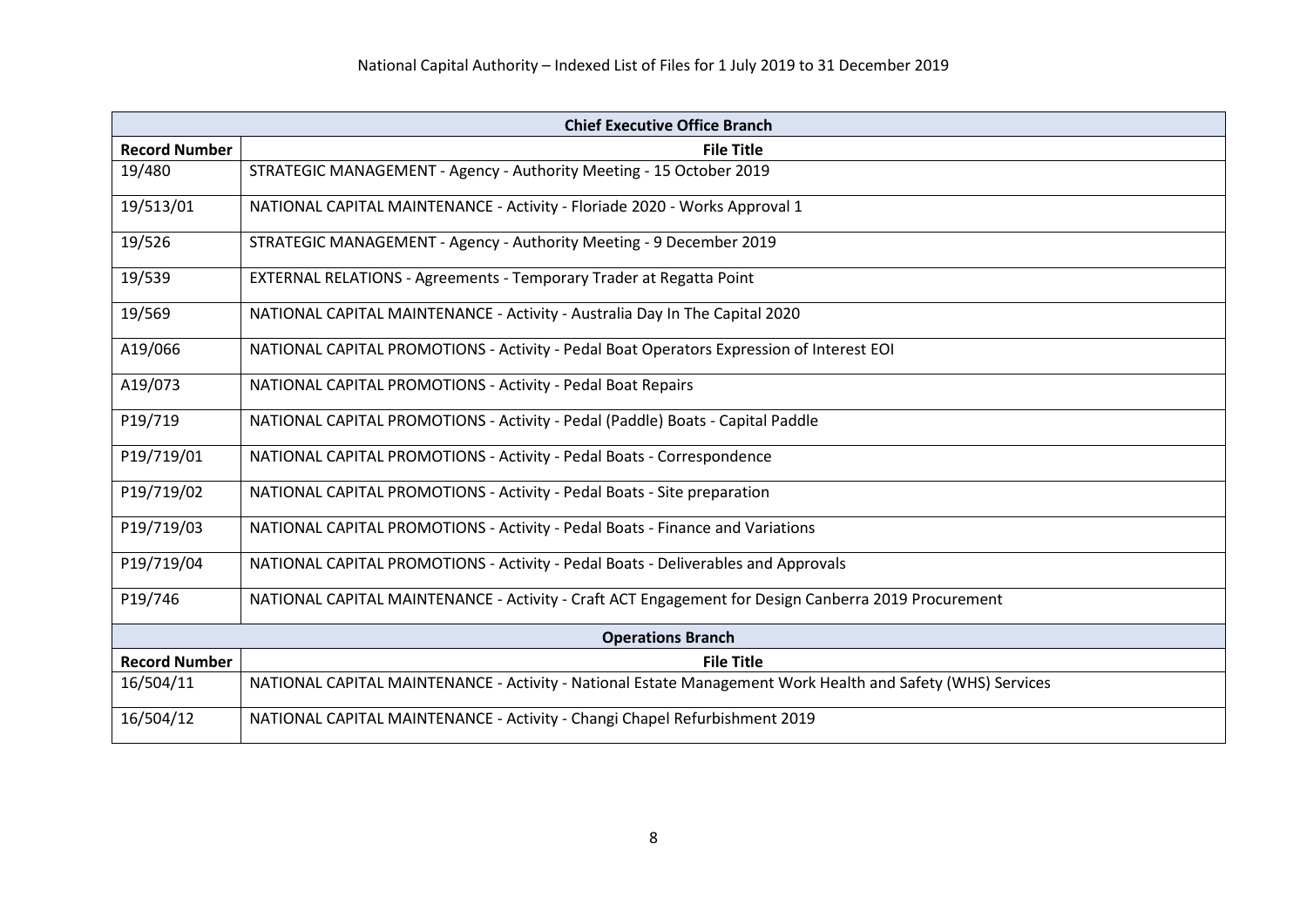| <b>Operations Branch</b> |                                                                                                                                |
|--------------------------|--------------------------------------------------------------------------------------------------------------------------------|
| <b>Record Number</b>     | <b>File Title</b>                                                                                                              |
| 16/504/13                | NATIONAL CAPITAL MAINTENANCE - Activity - National Estate Management Services Maps                                             |
| 18/300/02                | TECHNOLOGY & TELECOMMUNICATIONS - Reviewing - Managed Service Provider procurement preparation and requirements                |
| 19/206                   | TECHNOLOGY & INFORMATION MANAGEMENT - Operational - Events Management System                                                   |
| 19/206/03                | TECHNOLOGY & INFORMATION MANAGEMENT - Operational - Events Management system - Reports and Contract Deliverables               |
| 19/268/10                | STRATEGIC MANAGEMENT - Operational - Tender Response NCA 2019-10 Hazardous Materials Survey                                    |
| 19/268/11                | STRATEGIC MANAGEMENT - Operational - Tender Response NCA 2019-09 WHS System Software                                           |
| 19/270/09                | NATIONAL CAPITAL ENHANCING - Activity - Records Digitisation Project - RFT                                                     |
| 19/305/05                | TECHNOLOGY & TELECOMMUNICATIONS - Tendering - Intranet Project Development - Maintenance Program File                          |
| 19/305/06                | TECHNOLOGY & TELECOMMUNICATIONS - Tendering - Intranet Project Development - Reports and Contract Deliverables                 |
| 19/305/07                | TECHNOLOGY & TELECOMMUNICATIONS - Tendering - Intranet Project Development - External Stakeholders                             |
| 19/305/08                | TECHNOLOGY & TELECOMMUNICATIONS - Tendering - Intranet Project Development - Projects File                                     |
| 19/383                   | STRATEGIC MANAGEMENT - Planning - Change Management Provider                                                                   |
| 19/383/06                | STRATEGIC MANAGEMENT - Planning - Change Management Provider - Reports and Contract Deliverables                               |
| 19/383/07                | STRATEGIC MANAGEMENT - Planning - Change Management Provider - External Stakeholders File                                      |
| 19/420                   | STRATEGIC MANAGEMENT - Planning - Operations Branch (Business Systems) - Provision of ICT MSP & CSP Legal and Probity Services |
| 19/420/06                | STRATEGIC MANAGEMENT - Planning - ICT MSP & CSP Legal and Probity Services - Project Documentation File                        |
| 19/423                   | TECHNOLOGY & TELECOMMUNICATIONS - Tendering - Managed Service & Cloud Providers (MSP & CSP)                                    |
| 19/423/06                | TECHNOLOGY & TELECOMMUNICATIONS - Tendering - MSP & CSP - Reports & Contract Deliverables File                                 |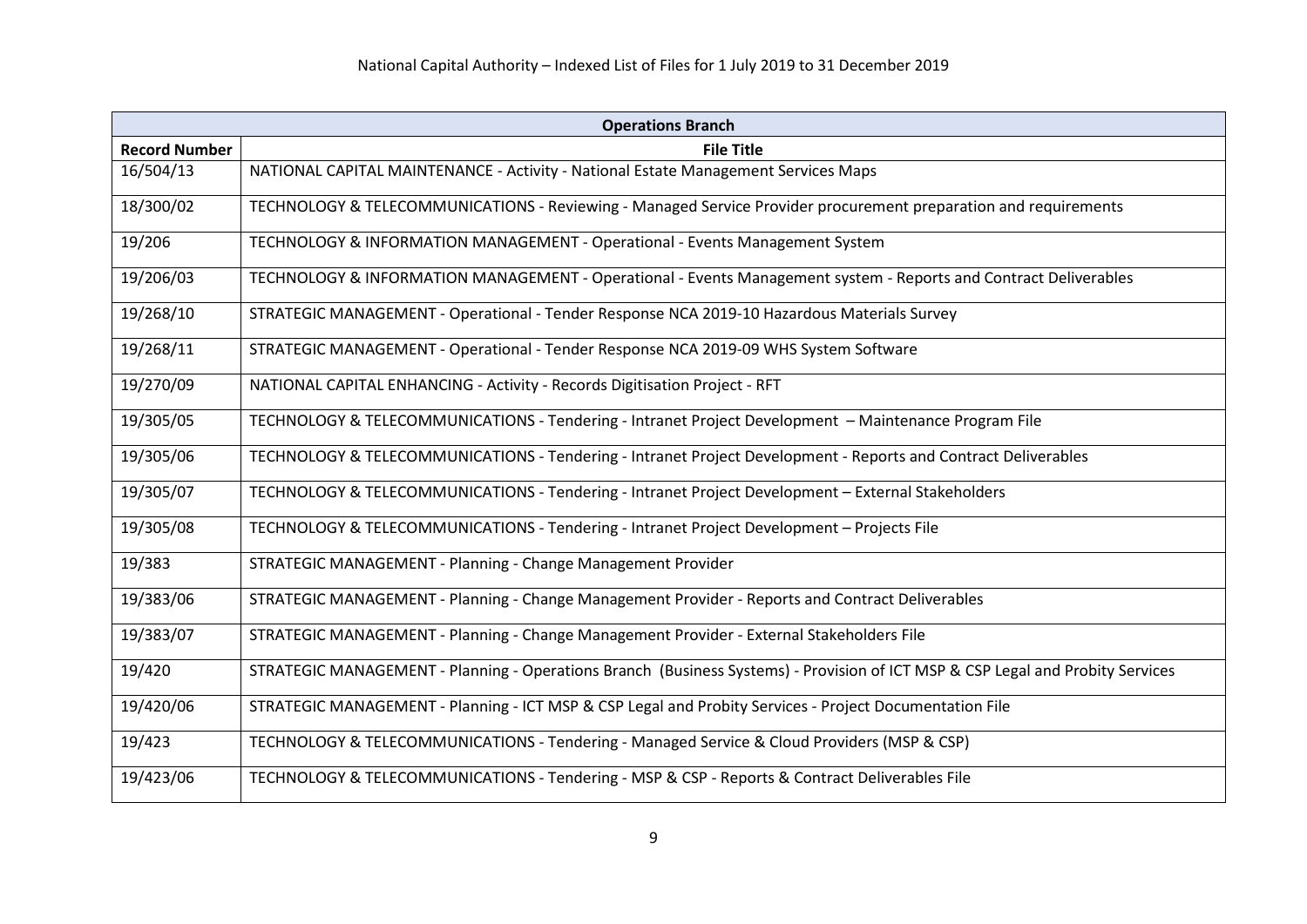|                      | <b>Operations Branch</b>                                                                                                     |  |
|----------------------|------------------------------------------------------------------------------------------------------------------------------|--|
| <b>Record Number</b> | <b>File Title</b>                                                                                                            |  |
| 19/427               | LEGAL SERVICES - Legal Support - Managed Service Provider - RFT File - Final Documents - Legal and Probity Support Services  |  |
| 19/427/05            | LEGAL SERVICES - Legal Support - Managed Service Provider - Legal and Probity Support - Reports & Contract Deliverables File |  |
| 19/427/06            | LEGAL SERVICES - Legal Support - MSP Preliminary Copy Review File                                                            |  |
| 19/427/07            | LEGAL SERVICES - Legal Support - Managed Service Provider - RFT ATM File                                                     |  |
| 19/427/08            | LEGAL SERVICES - Legal Support - Tender Release and Evaluation Period                                                        |  |
| 19/434               | TECHNOLOGY & INFORMATION MANAGEMENT - Operational - Interactive Display Panel Pilot                                          |  |
| 19/440               | TECHNOLOGY & INFORMATION MANAGEMENT - Software - Event Management System                                                     |  |
| 19/466/04            | TECHNOLOGY & INFORMATION MANAGEMENT - Operational - Invoicing Workflow Module - Reports and Contract Deliverables            |  |
| 19/474               | WORK HEALTH & SAFETY - Routine Administration - Incidents and Accidents Recording and Reporting 2019-20 FY                   |  |
| 19/488               | TECHNOLOGY & INFORMATION MANAGEMENT - Operational - Strategic Advisory Services                                              |  |
| 19/488/03            | TECHNOLOGY & INFORMATION MANAGEMENT - Operational - Strategic Advisory Services - External Stakeholders                      |  |
| 19/488/04            | TECHNOLOGY & INFORMATION MANAGEMENT - Operational - Strategic Advisory Services - Reports & Contract Deliverables            |  |
| 19/494               | TECHNOLOGY & INFORMATION MANAGEMENT - Operational - NCA Image Collection Project - 2019                                      |  |
| 19/494/01            | TECHNOLOGY & INFORMATION MANAGEMENT - Operational - NCA Image Collection Project - Correspondence                            |  |
| 19/494/04            | TECHNOLOGY & INFORMATION MANAGEMENT - Operational - NCA Image Collection Project - Meetings and Auditing                     |  |
| 19/494/05            | TECHNOLOGY & INFORMATION MANAGEMENT - Operational - NCA Image Collection Project - Project Background Information            |  |
| 19/494/06            | TECHNOLOGY & INFORMATION MANAGEMENT - Operational - NCA Image Collection Project - Reports and Contract Deliverables         |  |
| 19/494/07            | TECHNOLOGY & INFORMATION MANAGEMENT - Operational - NCA Image Collection Project - External Stakeholders                     |  |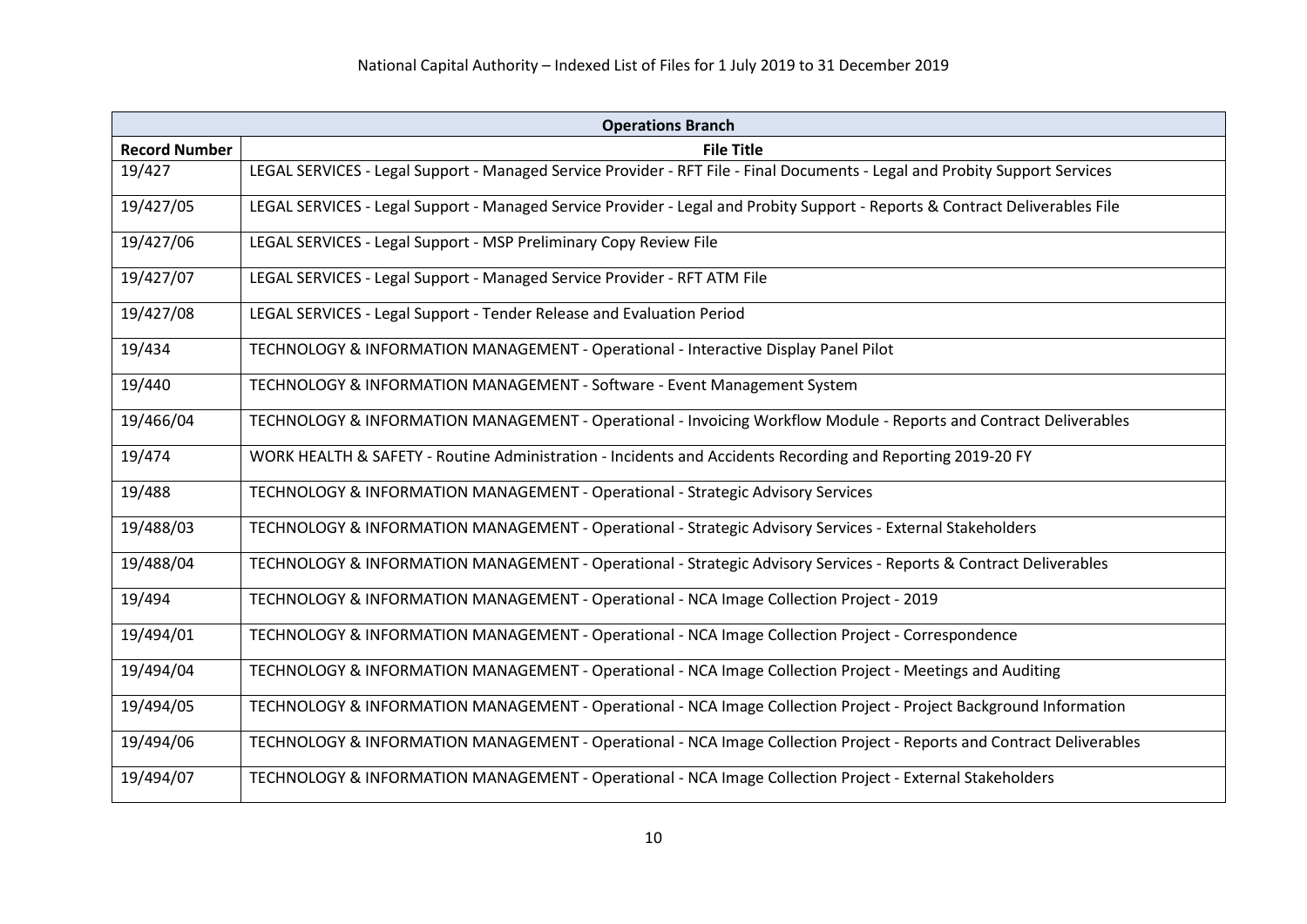| <b>Operations Branch</b> |                                                                                                                                     |
|--------------------------|-------------------------------------------------------------------------------------------------------------------------------------|
| <b>Record Number</b>     | <b>File Title</b>                                                                                                                   |
| 19/494/08                | TECHNOLOGY & INFORMATION MANAGEMENT - Operational - NCA Image Collection Project - Cataloging                                       |
| 19/527                   | TECHNOLOGY & INFORMATION MANAGEMENT - Software - WHS Management System Software                                                     |
| 19/540                   | TECHNOLOGY & INFORMATION MANAGEMENT - Operational - Integrated Procurement, Project and Contract Management System                  |
| 19/540/06                | TECHNOLOGY & INFORMATION MANAGEMENT - Operational - Integrated Procurement, Project and Contract Management System -                |
|                          | <b>Reports and Contract Deliverables</b>                                                                                            |
| 19/540/07                | TECHNOLOGY & INFORMATION MANAGEMENT - Operational - Integrated Procurement, Project and Contract Management System -                |
|                          | <b>External Stakeholders</b>                                                                                                        |
| 19/566                   | TECHNOLOGY & INFORMATION MANAGEMENT - Software - Website Project Development File                                                   |
| A19/070                  | NCA Managed Service and Cloud Service Provider Procurement                                                                          |
| P19/734                  | TECHNOLOGY & INFORMATION MANAGEMENT - Equipment & Services - NCA ICT Modernisation Program                                          |
| 12/803/08                | NATIONAL CAPITAL MAINTENANCE - Activity - Scrivener Dam Statement of Public Safety                                                  |
| 15/605/06                | NATIONAL CAPITAL MAINTENANCE - Activity - Lake Burley Griffin Projects and Works Program 2020/21 FY                                 |
| 17/126/14                | NATIONAL CAPITAL MAINTENANCE - Activity - Lake Burley Griffin Water Quality Sampling and Analysis - ALS - Correspondence 2019/20 FY |
| 17/126/15                | NATIONAL CAPITAL MAINTENANCE - Activity - Lake Burley Griffin Water Quality Sampling and Analysis - ALS - Beachwatch 2019/20 FY     |
| 17/126/16                | NATIONAL CAPITAL MAINTENANCE - Activity - Lake Burley Griffin Water Quality Sampling and Analysis - ALS - Meetings 2019/20 FY       |
| 17/126/17                | NATIONAL CAPITAL MAINTENANCE - Activity - Lake Burley Griffin Water Quality Sampling and Analysis - ALS - Non-Routine 2019/20 FY    |
| 17/513/02                | NATIONAL CAPITAL MAINTENANCE - Activity - Acton West Jetty - Inspections and Reports                                                |
| 17/513/03                | NATIONAL CAPITAL MAINTENANCE - Activity - Acton West Jetty - Defect Liability Period (September to March)                           |
|                          |                                                                                                                                     |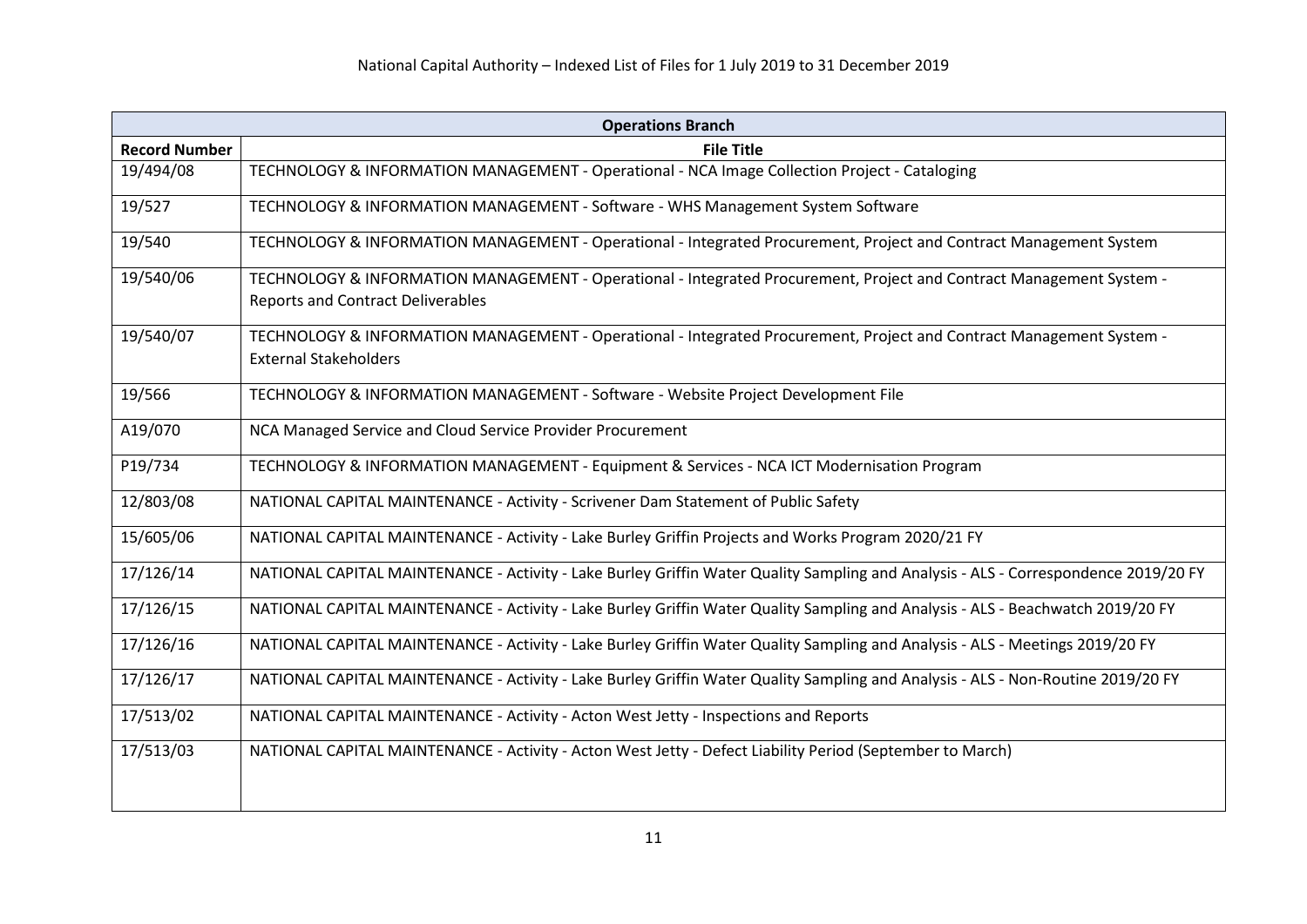| <b>Operations Branch</b> |                                                                                                                              |
|--------------------------|------------------------------------------------------------------------------------------------------------------------------|
| <b>Record Number</b>     | <b>File Title</b>                                                                                                            |
| 18/81/01                 | NATIONAL CAPITAL ENHANCING - Activity - Municipal Infrastructure Trunk Standards ACT (MITS)                                  |
| 18/81/03                 | NATIONAL CAPITAL ENHANCING - Activity - Municipal Infrastructure Standards ACT (MIS)                                         |
| 18/113/03                | NATIONAL CAPITAL MAINTENANCE - Activity - Goat Grazing for Weed Management 2019                                              |
| 18/201/05                | NATIONAL CAPITAL MAINTENANCE - Activity - Hydrometric Services 2019-2024 - Meetings                                          |
| 18/245/05                | NATIONAL CAPITAL MAINTENANCE - Activity - Scrivener Dam Independent Technical Advisor 2019-2021 - Meetings                   |
| 18/258/05                | NATIONAL CAPITAL MAINTENANCE - Activity - Scrivener Dam Safety and Surveillance Contract - Meetings                          |
| 18/373/01                | NATIONAL CAPITAL ENHANCING - Activity - Tree Removal Works 2019/20                                                           |
| 18/373/02                | NATIONAL CAPITAL ENHANCING - Activity - Procurement of Trees 2019/20                                                         |
| 18/373/03                | NATIONAL CAPITAL ENHANCING - Activity - Tree Planting and Establishment 2019/20                                              |
| 19/289/04                | NATIONAL CAPITAL MAINTENANCE - Activity - Open Space Contract Management                                                     |
| 19/296/01                | NATIONAL CAPITAL ENHANCING - Activity - Canberra Aqua Park - Water Quality                                                   |
| 19/301/03                | NATIONAL CAPITAL ENHANCING - Activity - ACT government MOU - Parking                                                         |
| 19/301/04                | NATIONAL CAPITAL ENHANCING - Activity - High Court MOU - Parking                                                             |
| 19/301/05                | NATIONAL CAPITAL ENHANCING - Activity - Defence MOU - Parking                                                                |
| 19/301/06                | NATIONAL CAPITAL ENHANCING - Activity - Windsor Walk Motorcycle parking                                                      |
| 19/327/05                | NATIONAL CAPITAL MAINTENANCE - Activity - Scrivener Dam Slipway Works - Works Approval                                       |
| 19/385/04                | NATIONAL CAPITAL MAINTENANCE - Activity - Lake and Dam Approvals 2019-20                                                     |
| 19/387                   | NATIONAL CAPITAL MAINTENANCE - Activity - Maintenance of Lindsay Pryor National Arboretum 2019-2022 Support File C19/112 *** |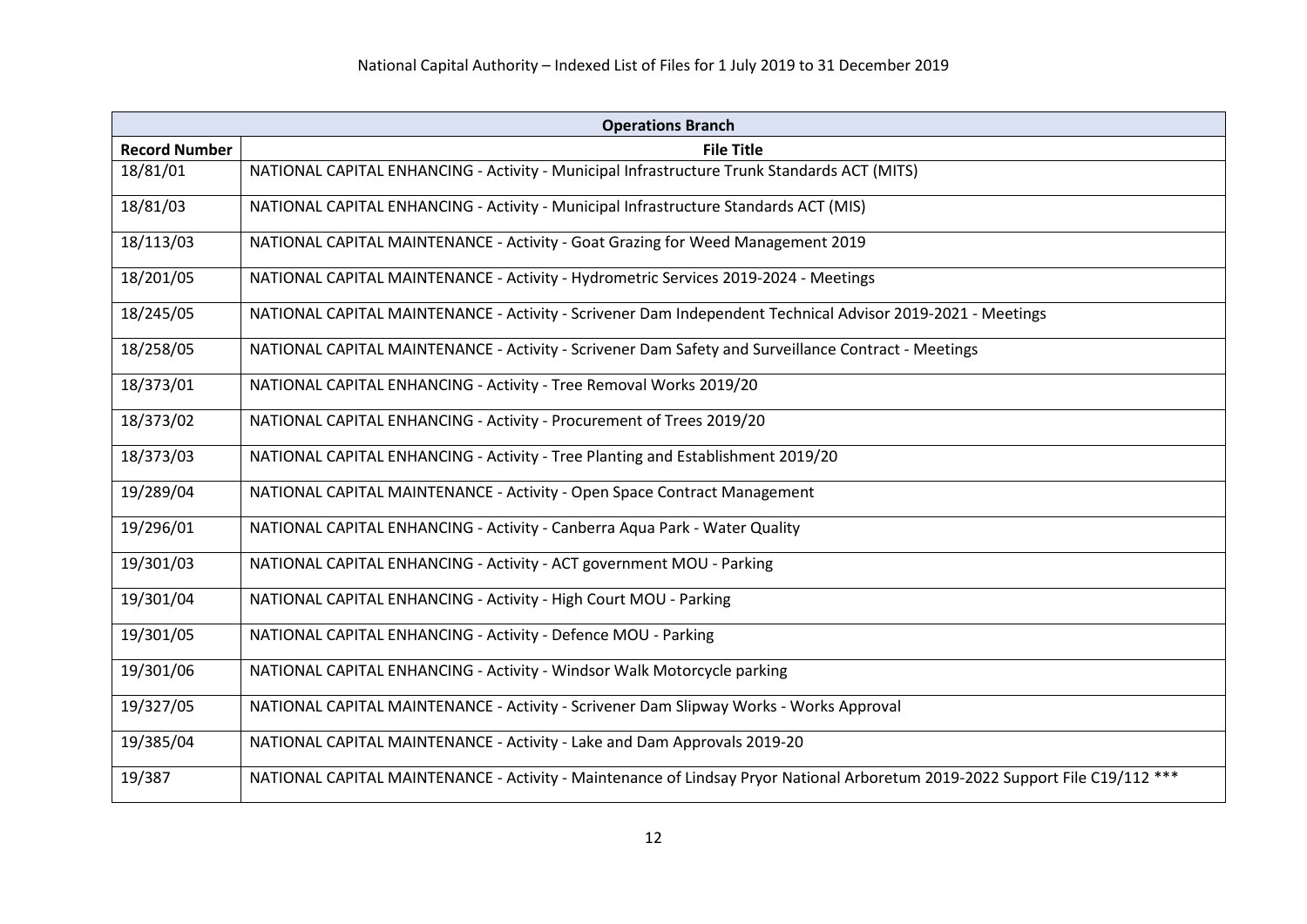| <b>Operations Branch</b> |                                                                                                                                |
|--------------------------|--------------------------------------------------------------------------------------------------------------------------------|
| <b>Record Number</b>     | <b>File Title</b>                                                                                                              |
| 19/387/02                | NATIONAL CAPITAL MAINTENANCE - Activity - Maintenance of LPNA 2019-2022 - Contract Meetings                                    |
| 19/387/03                | NATIONAL CAPITAL MAINTENANCE - Activity - Maintenance of LPNA 2019-2022 - Reports                                              |
| 19/389                   | NATIONAL CAPITAL MAINTENANCE - Activity - National Museum of Australia - Correspondence 2019                                   |
| 19/390                   | NATIONAL CAPITAL MAINTENANCE - Activity - AIATSIS correspondence - 2019                                                        |
| 19/395                   | NATIONAL CAPITAL MAINTENANCE - Activity - Enquiries and feedback from the public - 2019-20 FY                                  |
| 19/395/01                | NATIONAL CAPITAL MAINTENANCE - Activity - Maintenance Requests and Feedback - Built Assets - 2019-20 FY                        |
| 19/395/02                | NATIONAL CAPITAL MAINTENANCE - Activity - Maintenance Requests and Feedback - Open Space - 2019-20 FY                          |
| 19/395/03                | NATIONAL CAPITAL MAINTENANCE - Activity - Maintenance Requests and Feedback - Lake and Dam - 2019-20 FY                        |
| 19/395/04                | NATIONAL CAPITAL MAINTENANCE - Activity - Maintenance Requests and Feedback - Pay Parking - 2019-20 FY                         |
| 19/396                   | NATIONAL CAPITAL MAINTENANCE - Activity - Collation of Estate Irrigation Maps                                                  |
| 19/407                   | NATIONAL CAPITAL MAINTENANCE - Activity - Mowing of NCA External Areas 2019-2020                                               |
| 19/407/01                | NATIONAL CAPITAL MAINTENANCE - Activity - Mowing of External Areas RFQ from Business Services Panel (BSP) Members              |
| 19/407/02                | NATIONAL CAPITAL MAINTENANCE - Activity - Mowing of NCA External Areas - Requests & Activities                                 |
| 19/409                   | NATIONAL CAPITAL MAINTENANCE - Activity - Rabbit Control Measures 2019-2020                                                    |
| 19/419                   | NATIONAL CAPITAL MAINTENANCE - Activity - Consultation and Implementation of Grey-headed flying fox Management Plan Supporting |
|                          | file                                                                                                                           |
| 19/419/01                | NATIONAL CAPITAL MAINTENANCE - Activity - Flying Fox Information Requests and responses                                        |
| 19/419/02                | NATIONAL CAPITAL MAINTENANCE - Activity - Implementation of Flying-Fox Management Plan - Monitoring Program                    |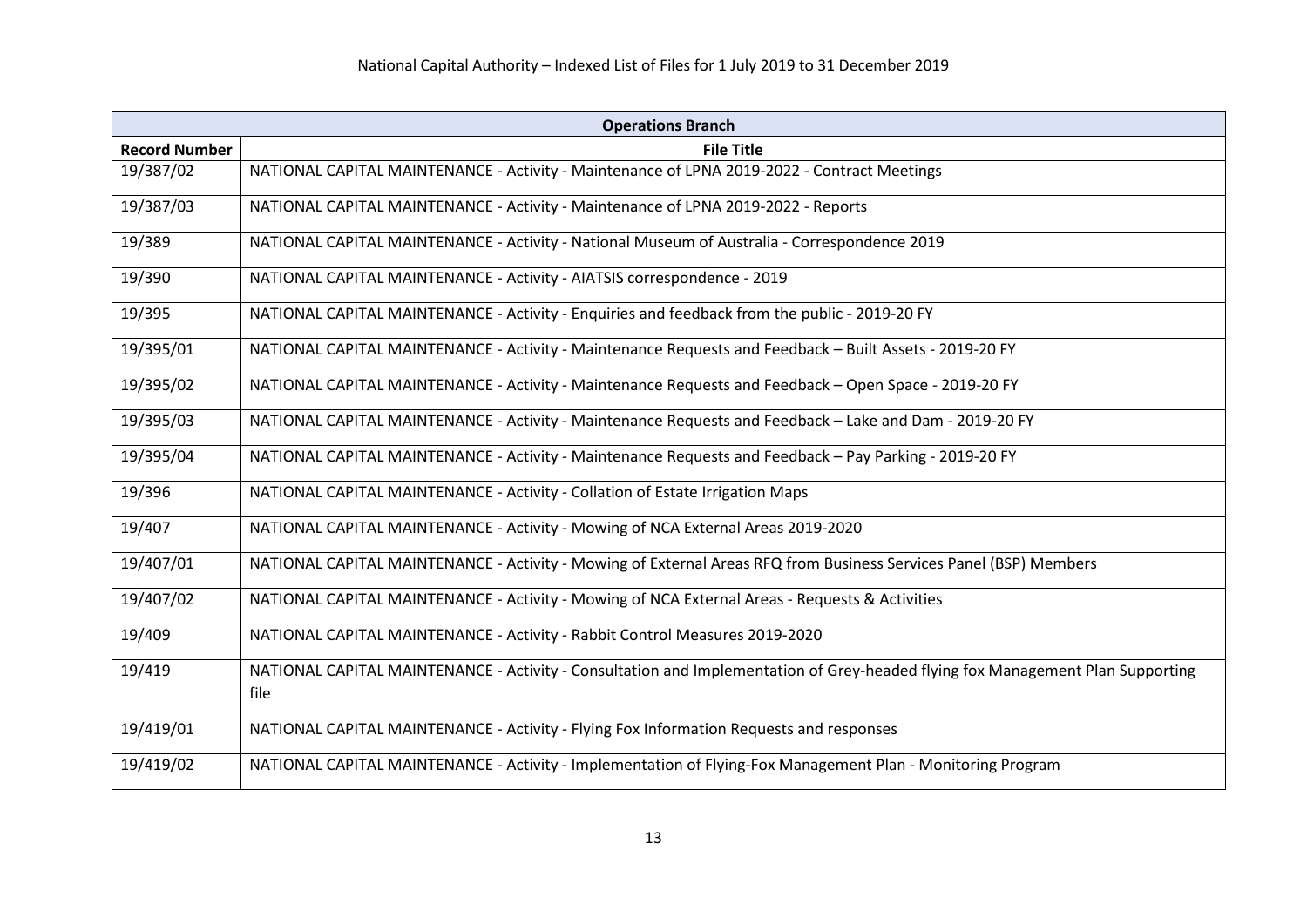|                      | <b>Operations Branch</b>                                                                                                        |  |
|----------------------|---------------------------------------------------------------------------------------------------------------------------------|--|
| <b>Record Number</b> | <b>File Title</b>                                                                                                               |  |
| 19/517               | NATIONAL CAPITAL MAINTENANCE - Activity - Trial Honey Bee Hive in Old Parliament House Rose Garden                              |  |
| 19/518               | NATIONAL CAPITAL MAINTENANCE - Activity - Environmental Care Agreement - Friends of Grasslands 2019-2021 - Support File         |  |
| 14/582/10            | NATIONAL CAPITAL MAINTENANCE - Activity - 2019/20 Recreational Season                                                           |  |
| 19/476               | NATIONAL CAPITAL MAINTENANCE - Activity - Frankie the Flying-Fox: Loan Agreement 2019                                           |  |
| 19/523               | NATIONAL CAPITAL MAINTENANCE - Activity - MEMORANDUM OF UNDERSTANDING (MOU) - ACT Government - TCCS - Estate                    |  |
|                      | Management at Kingston Foreshore                                                                                                |  |
| 19/556               | NATIONAL CAPITAL MAINTENANCE - Activity - ACT Wildlife Environmental Care Agreement Support file                                |  |
| 19/558               | NATIONAL CAPITAL MAINTENANCE - Activity - Estate Management Agreement Between NCA and High Court of Australia - Memorandum of   |  |
|                      | Understanding 2019                                                                                                              |  |
| 19/586               | NATIONAL CAPITAL MAINTENANCE - Activity - Kaitiaki Pa Harakeke - Guardians of the Harakeke Gardens                              |  |
| 19/592               | PROPERTY MANAGEMENT - Disposal - Hazardous Material Removal Stirling Park January 2020                                          |  |
| 19/289/05            | NATIONAL CAPITAL MAINTENANCE - Activity - Estate Management and Design and Construction - Projects Status and Project Handovers |  |
|                      | Monthly Meeting - 2019-2020                                                                                                     |  |
| 19/331/01            | NATIONAL CAPITAL MAINTENANCE - Activity - LUG - 2019/20 - Agenda                                                                |  |
| 19/331/02            | NATIONAL CAPITAL MAINTENANCE - Activity - LUG - 2019/20 - Minutes                                                               |  |
| 19/331/03            | NATIONAL CAPITAL MAINTENANCE - Activity - LUG - 2019/20 - General correspondence                                                |  |
| 19/331/04            | NATIONAL CAPITAL MAINTENANCE - Activity - LUG - 2019/20 - Maintenance requests and responses                                    |  |
| 19/331/05            | NATIONAL CAPITAL MAINTENANCE - Activity - LUG Stakeholder updates                                                               |  |
| 19/396/01            | NATIONAL CAPITAL MAINTENANCE - Activity - Irrigation station maps                                                               |  |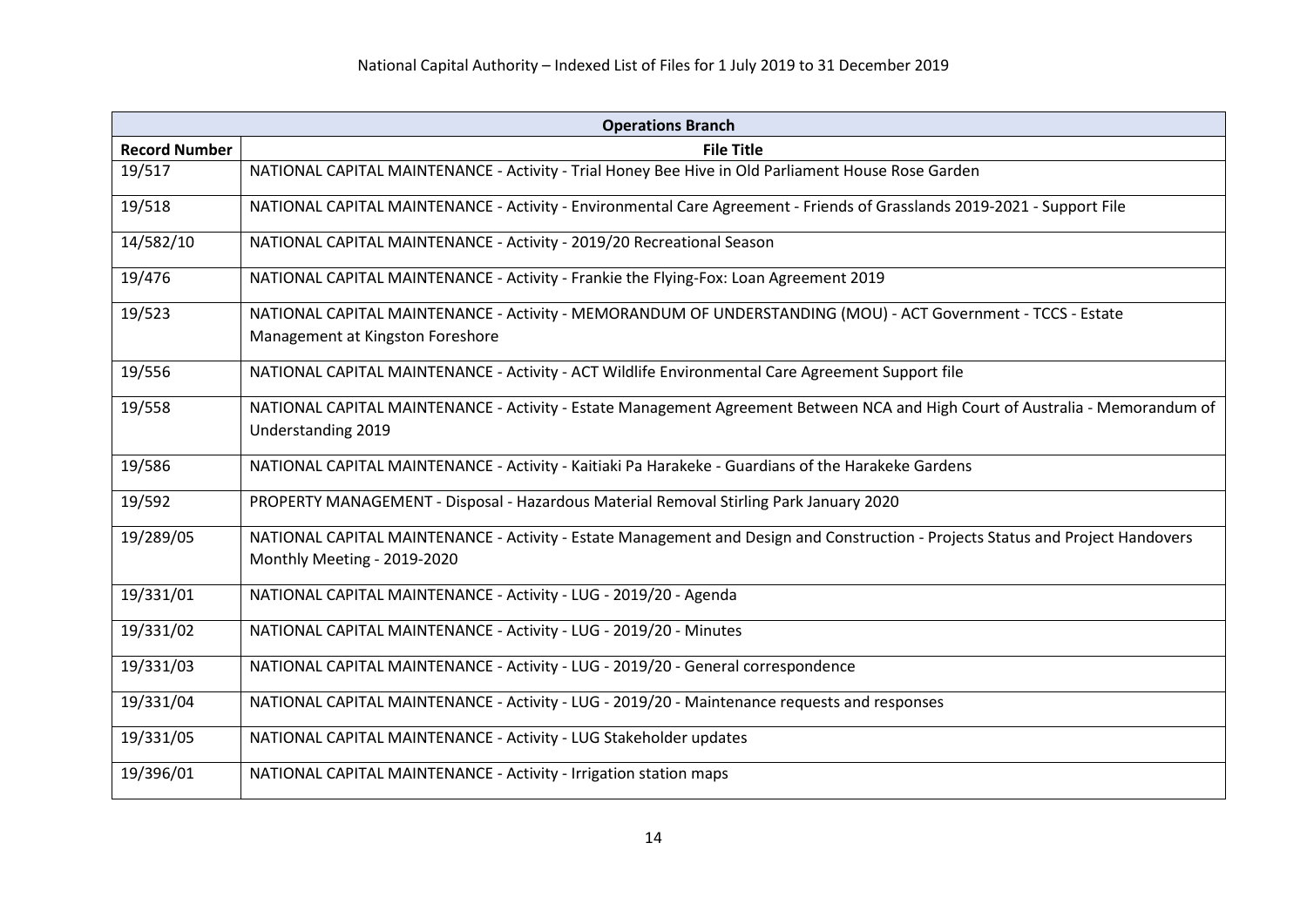| <b>Operations Branch</b> |                                                                                                                                      |
|--------------------------|--------------------------------------------------------------------------------------------------------------------------------------|
| <b>Record Number</b>     | <b>File Title</b>                                                                                                                    |
| 19/405                   | NATIONAL CAPITAL MAINTENANCE - Activity - Modification Options for Scrivener Dam to meet Environmental Flow requirements             |
| 19/406                   | NATIONAL CAPITAL MAINTENANCE - Activity - Scrivener Dam Foundation Drain Leak                                                        |
| 19/447                   | NATIONAL CAPITAL MAINTENANCE - Activity - Lake Burley Griffin 2019/20 Recreational Season                                            |
| 19/447/01                | NATIONAL CAPITAL MAINTENANCE - Activity - 2019/20 Recreational Season - To update weekly                                             |
| 19/447/03                | NATIONAL CAPITAL MAINTENANCE - Activity - 2019/20 Recreational Season - Summary                                                      |
| 19/447/04                | NATIONAL CAPITAL MAINTENANCE - Activity - Lake Burley Griffin 2019/20 Recreational Season - Newspaper advertisement                  |
| 19/455                   | NATIONAL CAPITAL MAINTENANCE - Activity - Lake Maintenance and Works for Lake Burley Griffin - Contract Support Folder (C16/006) -   |
|                          | Further term (19 September 2019 to 18 September 2022)                                                                                |
| 19/455/02                | NATIONAL CAPITAL MAINTENANCE - Activity - Lake Maintenance and Works for Lake Burley Griffin - C16/006 - Documents and Deliverables  |
|                          | (Reports)                                                                                                                            |
| 19/455/04                | NATIONAL CAPITAL MAINTENANCE - Activity - Lake Maintenance and Works for Lake Burley Griffin - C16/006 - Specific Works - Quotes     |
| 19/455/05                | NATIONAL CAPITAL MAINTENANCE - Activity - Lake Maintenance and Works for Lake Burley Griffin - C16/006 - Specific Works - Approvals  |
| 19/455/06                | NATIONAL CAPITAL MAINTENANCE - Activity - Lake Maintenance and Works for Lake Burley Griffin - C16/006 - Specific Works - Completion |
|                          | reports                                                                                                                              |
| 19/463                   | NATIONAL CAPITAL MAINTENANCE - Activity - Powerboat Authorisation for Molonglo Reach                                                 |
| 19/475                   | NATIONAL CAPITAL MAINTENANCE - Activity - Project - Gallipoli Reach Stormwater Outflow at Kings Park ('The Channel')                 |
| 19/475/01                | NATIONAL CAPITAL MAINTENANCE - Activity - GALLIPOLI REACH STORMWATER OUTFLOW AT WENDOUREE DRIVE ('THE CHANNEL') -                    |
|                          | Documents                                                                                                                            |
| 19/475/02                | NATIONAL CAPITAL MAINTENANCE - Activity - GALLIPOLI REACH STORMWATER OUTFLOW AT WENDOUREE DRIVE ('THE CHANNEL') -                    |
|                          | <b>Background information</b>                                                                                                        |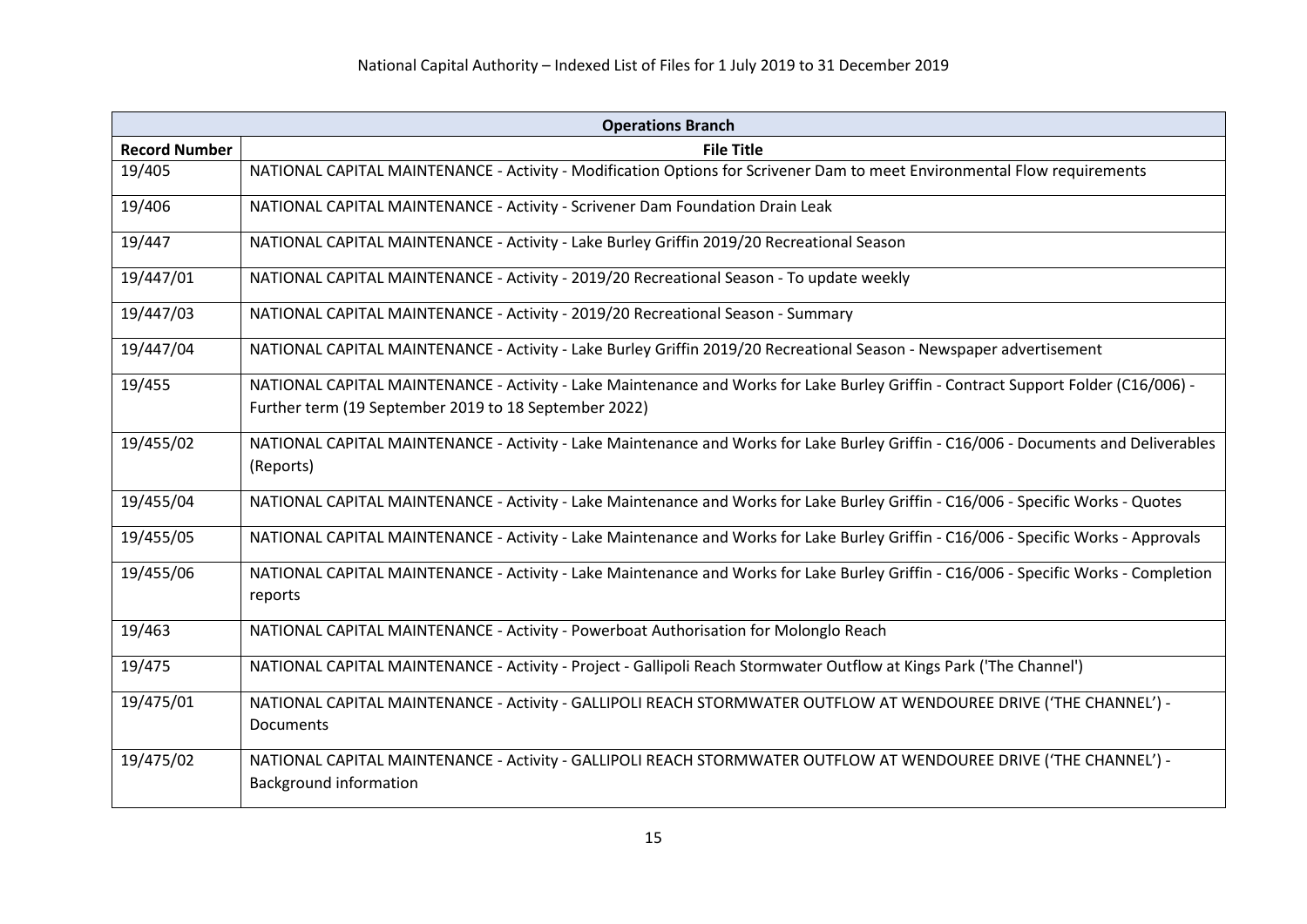| <b>Operations Branch</b> |                                                                                                                         |
|--------------------------|-------------------------------------------------------------------------------------------------------------------------|
| <b>Record Number</b>     | <b>File Title</b>                                                                                                       |
| 19/475/03                | NATIONAL CAPITAL MAINTENANCE - Activity - GALLIPOLI REACH STORMWATER OUTFLOW AT WENDOUREE DRIVE ('THE CHANNEL') - Stage |
|                          | 1                                                                                                                       |
| 19/475/04                | NATIONAL CAPITAL MAINTENANCE - Activity - GALLIPOLI REACH STORMWATER OUTFLOW AT WENDOUREE DRIVE - THE CHANNEL - Stage 2 |
| 19/518/01                | NATIONAL CAPITAL MAINTENANCE - Activity - Environmental Care Agreement - FOG Planting Activities                        |
| 19/518/02                | NATIONAL CAPITAL MAINTENANCE - Activity - Environmental Care Agreement - FOG Events                                     |
| 19/550                   | NATIONAL CAPITAL ENHANCING - Activity - ACT and Catchment Management Working Group                                      |
| 19/588                   | NATIONAL CAPITAL MAINTENANCE - Activity - Fish Stocking in LBG 2019                                                     |
| P19/613                  | NATIONAL CAPITAL MAINTENANCE - Activity - Scrivener Dam Managing Contractor - Contract Renewal                          |
| P19/613/01               | NATIONAL CAPITAL MAINTENANCE - Scrivener Dam Managing Contractor - Scope and specifications                             |
| P19/649                  | NATIONAL CAPITAL MAINTENANCE - Activity - Jetty Wayfinding Signs                                                        |
| P19/649/01               | NATIONAL CAPITAL MAINTENANCE - Jetty Wayfinding Signs - Original concepts/thoughts                                      |
| P19/667/03               | NATIONAL CAPITAL MAINTENANCE - Captain Cook Memorial Jet - Corrosion Assessment & Protection - Engineering Services     |
| P19/667/04               | NATIONAL CAPITAL MAINTENANCE - Captain Cook Memorial Jet - NBN Connection                                               |
| P19/667/05               | NATIONAL CAPITAL MAINTENANCE - Captain Cook Memorial Jet Flow Control Valve Replacement - SMEC Design Report            |
| P19/682                  | NATIONAL CAPITAL MAINTENANCE - Activity - Springbank Island Shoreline Clearing Works - Replanting - Stage 2             |
| P19/682/04               | NATIONAL CAPITAL MAINTENANCE - Activity - Springbank Island Replanting - Works Approval                                 |
| P19/682/03               | NATIONAL CAPITAL MAINTENANCE - Springbank Island Replanting - Stakeholder                                               |
| P19/684/01               | NATIONAL CAPITAL MAINTENANCE - Request For Information - RFI - Commonwealth Place Chillers & Boilers Replacement        |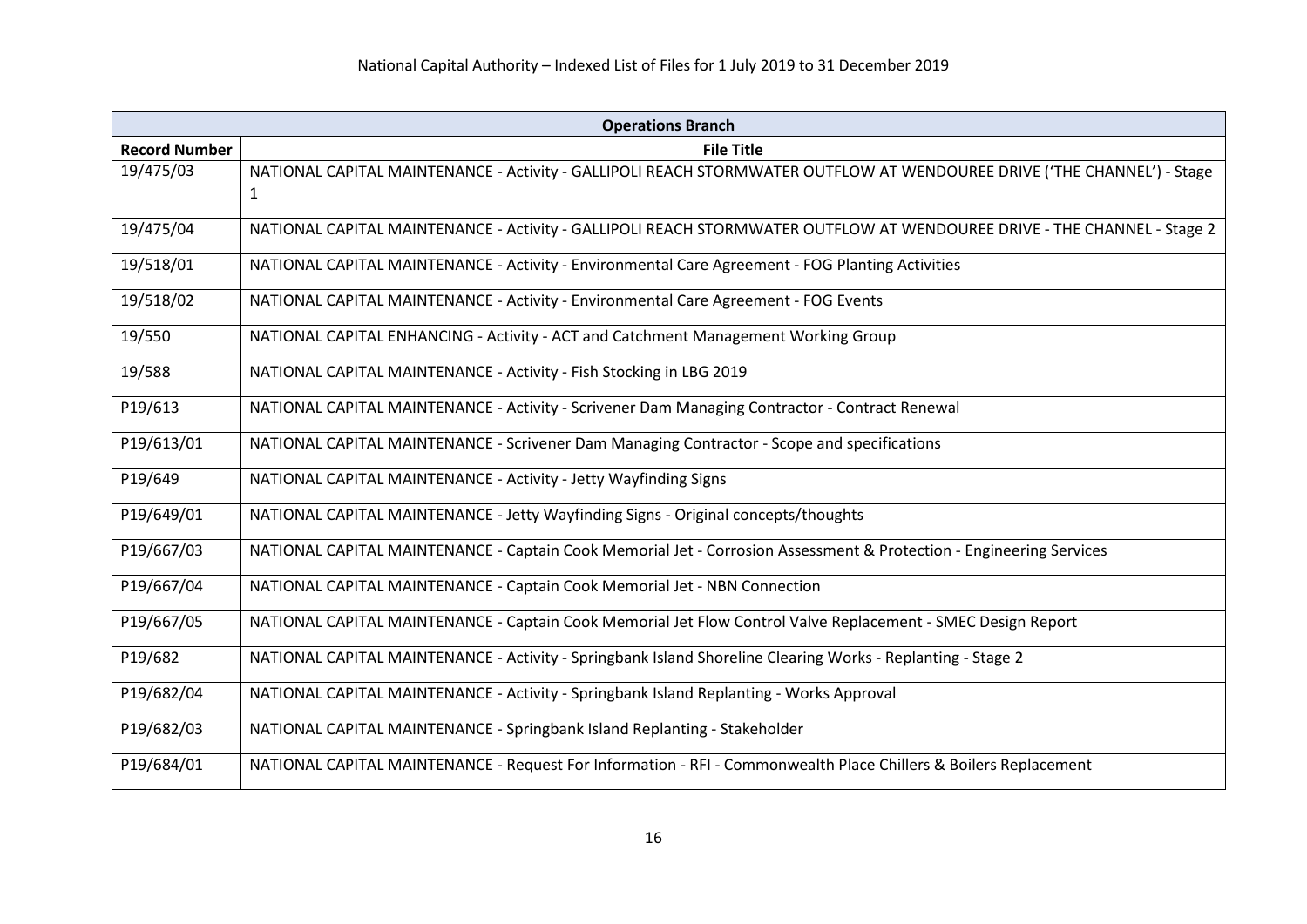| <b>Operations Branch</b> |                                                                                                  |
|--------------------------|--------------------------------------------------------------------------------------------------|
| <b>Record Number</b>     | <b>File Title</b>                                                                                |
| P19/684/02               | NATIONAL CAPITAL MAINTENANCE - Specifications - Chillers & Boilers                               |
| P19/684/03               | NATIONAL CAPITAL MAINTENANCE - Project Management - Chillers & Boilers Replacement               |
| P19/687                  | NATIONAL CAPITAL MAINTENANCE - Activity - Lotus Bay Jetty Renewal                                |
| P19/687/02               | NATIONAL CAPITAL MAINTENANCE - Lotus Bay Jetty Renewal - Documents and Deliverables              |
| P19/687/04               | NATIONAL CAPITAL MAINTENANCE - Activity - Lotus Bay Jetty Renewal - Meetings and Project Updates |
| P19/687/05               | NATIONAL CAPITAL ENHANCING - Activity - Lotus Bay Jetty Renewal - Stakeholder Management         |
| P19/688                  | NATIONAL CAPITAL MAINTENANCE - Activity - Conservation Areas Track and Trail Upgrades            |
| P19/695                  | NATIONAL CAPITAL MAINTENANCE - Activity - Options for Blue Green Algae (BGA) management in LBG   |
| P19/695/01               | Options for Blue Green Algae in LBG - Phoslock correspondence                                    |
| P19/695/02               | NATIONAL CAPITAL MAINTENANCE - Activity - Options for BGA in LBG - Proposals                     |
| P19/695/03               | NATIONAL CAPITAL MAINTENANCE - Options for BGA in LBG - University of Canberra                   |
| P19/695/04               | NATIONAL CAPITAL MAINTENANCE - Options for BGA in LBG - Project Planning Documentation           |
| P19/713                  | NATIONAL CAPITAL MAINTENANCE - Activity - Bridges Minor Capital Works 2019-20                    |
| P19/733                  | NATIONAL CAPITAL MAINTENANCE - Activity - Lodge Park Lighting                                    |
| P19/733/01               | NATIONAL CAPITAL MAINTENANCE - Lodge Park Lighting - Security Camera Specifications              |
| P19/733/02               | NATIONAL CAPITAL MAINTENANCE - Lodge Park Lighting - Stakeholder Consultation                    |
| P19/733/03               | NATIONAL CAPITAL MAINTENANCE - Lodge Park Lighting - Engineering Design                          |
| P19/739                  | NATIONAL CAPITAL MAINTENANCE - Activity - Water Metering Acton Peninsula                         |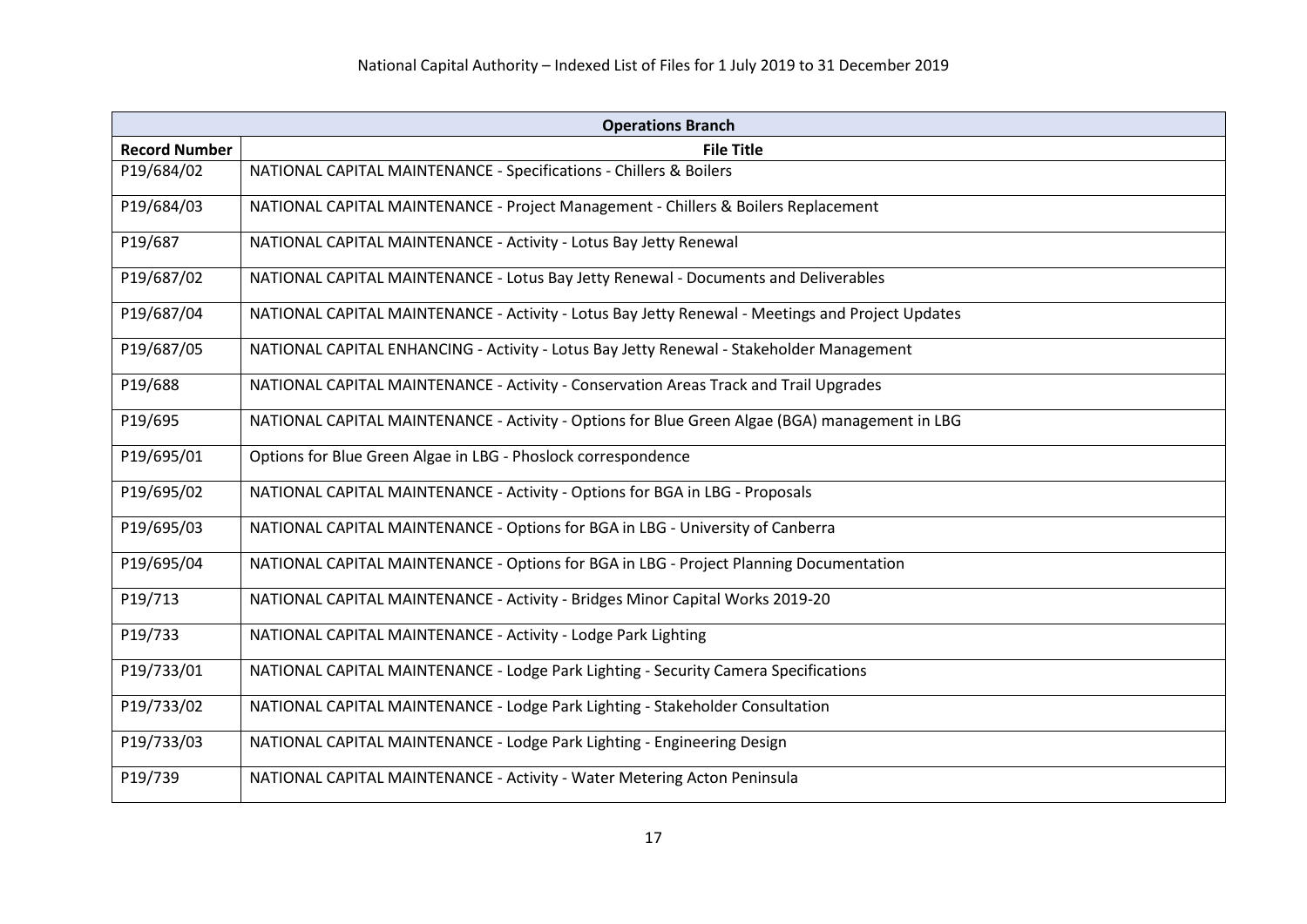| <b>Operations Branch</b> |                                                                                                                                                           |
|--------------------------|-----------------------------------------------------------------------------------------------------------------------------------------------------------|
| <b>Record Number</b>     | <b>File Title</b>                                                                                                                                         |
| P19/739/01               | NATIONAL CAPITAL MAINTENANCE - Water Metering Acton Peninsula - Engineering Services                                                                      |
| P19/739/02               | NATIONAL CAPITAL MAINTENANCE - Water Service Design Drawings - 1998                                                                                       |
| P19/740                  | NATIONAL CAPITAL MAINTENANCE - Activity - NCA Bridge Bearing and Joint Inspection Project                                                                 |
| P19/744                  | NATIONAL CAPITAL MAINTENANCE - Activity - Constitution Ave Paving Soft landscape reinstatement                                                            |
| P19/747                  | WORK HEALTH & SAFETY - Hazardous Substances - Hazardous Materials Survey                                                                                  |
| P19/749                  | NATIONAL CAPITAL MAINTENANCE - Activity - Commonwealth Ave and Coronation Drive Intersection Upgrade - Traffic Modelling and<br><b>Preliminary Design</b> |
| P19/751                  | NATIONAL CAPITAL ESTATE RENEWAL AND MANAGEMENT - Routine Administration - Acton Peninsula Carpark Lighting                                                |
| P19/752                  | NATIONAL CAPITAL ENHANCING - Activity - TTM & TCD Consulting Services                                                                                     |
| A19/060                  | NATIONAL CAPITAL MAINTENANCE - Activity - Lotus Bay Jetty Options Study                                                                                   |
| A19/068                  | NATIONAL CAPITAL ENHANCING - Activity - Integrated Parking Services Procurement                                                                           |
| A19/069                  | NATIONAL CAPITAL MAINTENANCE - Lodge Park Lighting Design - Engineering Services                                                                          |
| A19/071                  | NATIONAL CAPITAL MAINTENANCE - Water Metering Acton Peninsula                                                                                             |
| A19/074                  | NATIONAL CAPITAL MAINTENANCE - Estate Management Security Review                                                                                          |
| A19/075                  | NATIONAL CAPITAL MAINTENANCE - Constitution Ave Landscape Reinstatement                                                                                   |
| A19/079                  | NATIONAL CAPITAL MAINTENANCE - Activity - Client Side Engineering Service                                                                                 |
| A19/084                  | NATIONAL CAPITAL MAINTENANCE - Road Deflection Testing                                                                                                    |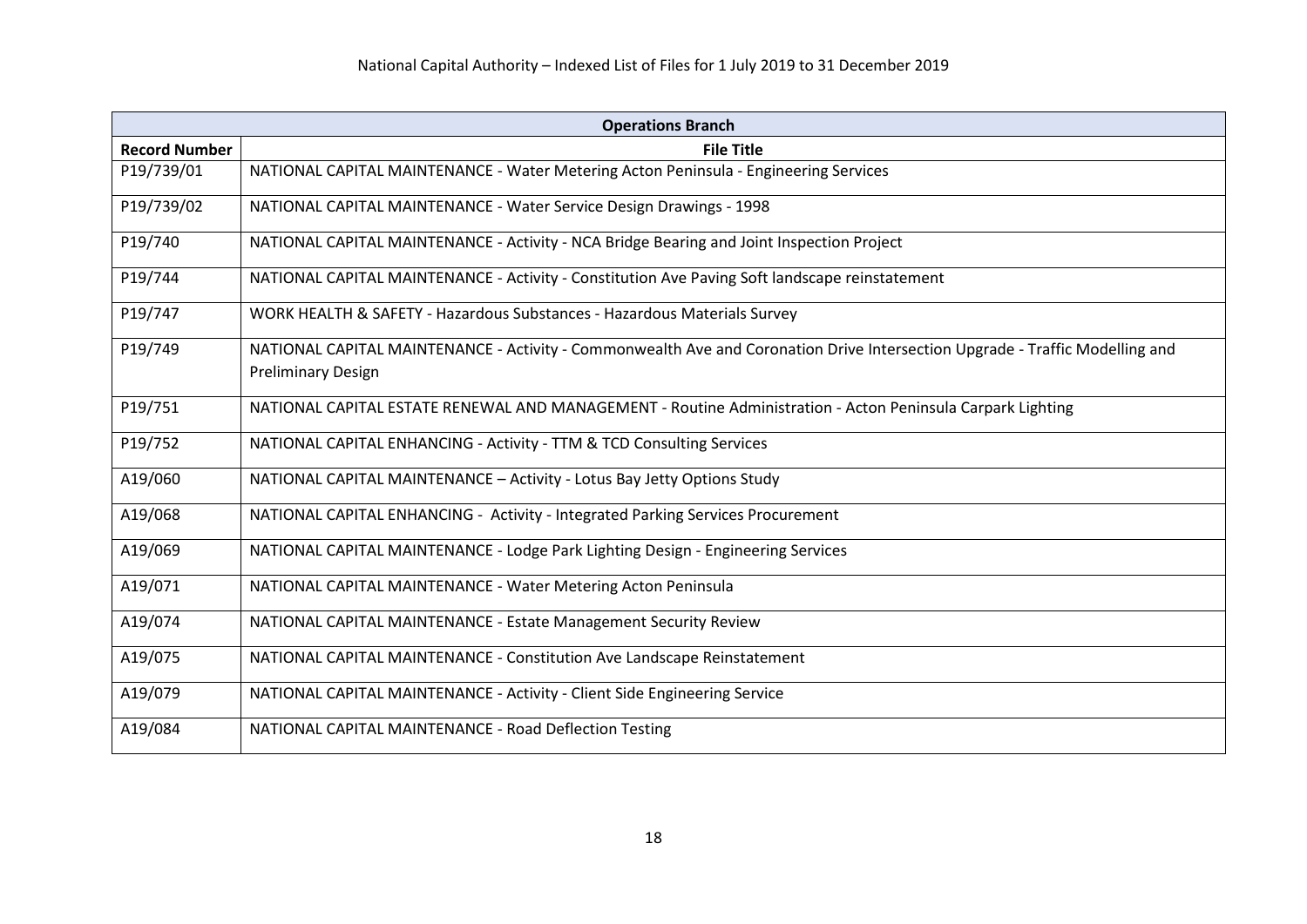|                      | <b>Operations Branch</b>                                                                                                   |  |
|----------------------|----------------------------------------------------------------------------------------------------------------------------|--|
| <b>Record Number</b> | <b>File Title</b>                                                                                                          |  |
| A19/085              | NATIONAL CAPITAL MAINTENANCE - Road roughness, rutting, profilometer, video, skid testing                                  |  |
| A19/087              | NATIONAL CAPITAL MAINTENANCE - Buildings & Infrastructure - Minor Building Maintenance AD-HOC Works                        |  |
| A19/090              | NATIONAL CAPITAL MAINTENANCE - Scrivener Dam Managing Contractor                                                           |  |
| A19/091              | NATIONAL CAPITAL MAINTENANCE - Acton Peninsula Carpark Lighting                                                            |  |
| A19/092              | NATIONAL CAPITAL MAINTENANCE - Building & Infrastructure - Engineering Design & Consultation Services - Civil, TTM and TCD |  |
| A19/094              | NATIONAL CAPITAL MAINTENANCE - Lodge Park Lighting - Construction Services                                                 |  |
| A19/095              | NATIONAL CAPITAL MAINTENANCE - Buildings & Infrastructure - Contract Renewal - Traffic Management Services                 |  |
| A19/096              | NATIONAL CAPITAL MAINTENANCE - Building & Infrastructure - Audio Visual Services                                           |  |
| A19/097              | NATIONAL CAPITAL MAINTENANCE - Buildings & Infrastructure - Contract Renewal - Landscaping                                 |  |
| A19/098              | NATIONAL CAPITAL MAINTENANCE - Building & Infrastructure - Contract Renewal - Signwriting                                  |  |
| A19/099              | NATIONAL CAPITAL MAINTENANCE - Building & Infrastructure - Contract Renewal - Vertical Transportation                      |  |
| A19/100              | NATIONAL CAPITAL MAINTENANCE - Buildings & Infrastructure - Contract Renewal - Auto Doors & Roller Shutters                |  |
| A19/103              | NATIONAL CAPITAL MAINTENANCE - Water Metering Acton Peninsula - Construction Services                                      |  |
| A19/104              | NATIONAL CAPITAL MAINTENANCE - Options for BGA in LBG - University of Canberra - Initial research and analysis             |  |
| <b>Plan Branch</b>   |                                                                                                                            |  |
| <b>Record Number</b> | <b>File Title</b>                                                                                                          |  |
| 10/791/01            | NATIONAL CAPITAL PLANNING - Significant Records - Urban Design Guidelines - Constitution Avenue - Site Photos              |  |
| 13/402/01            | NATIONAL CAPITAL MAINTENANCE - Activity - Jack Ross Park and Trevillian Quay Photos                                        |  |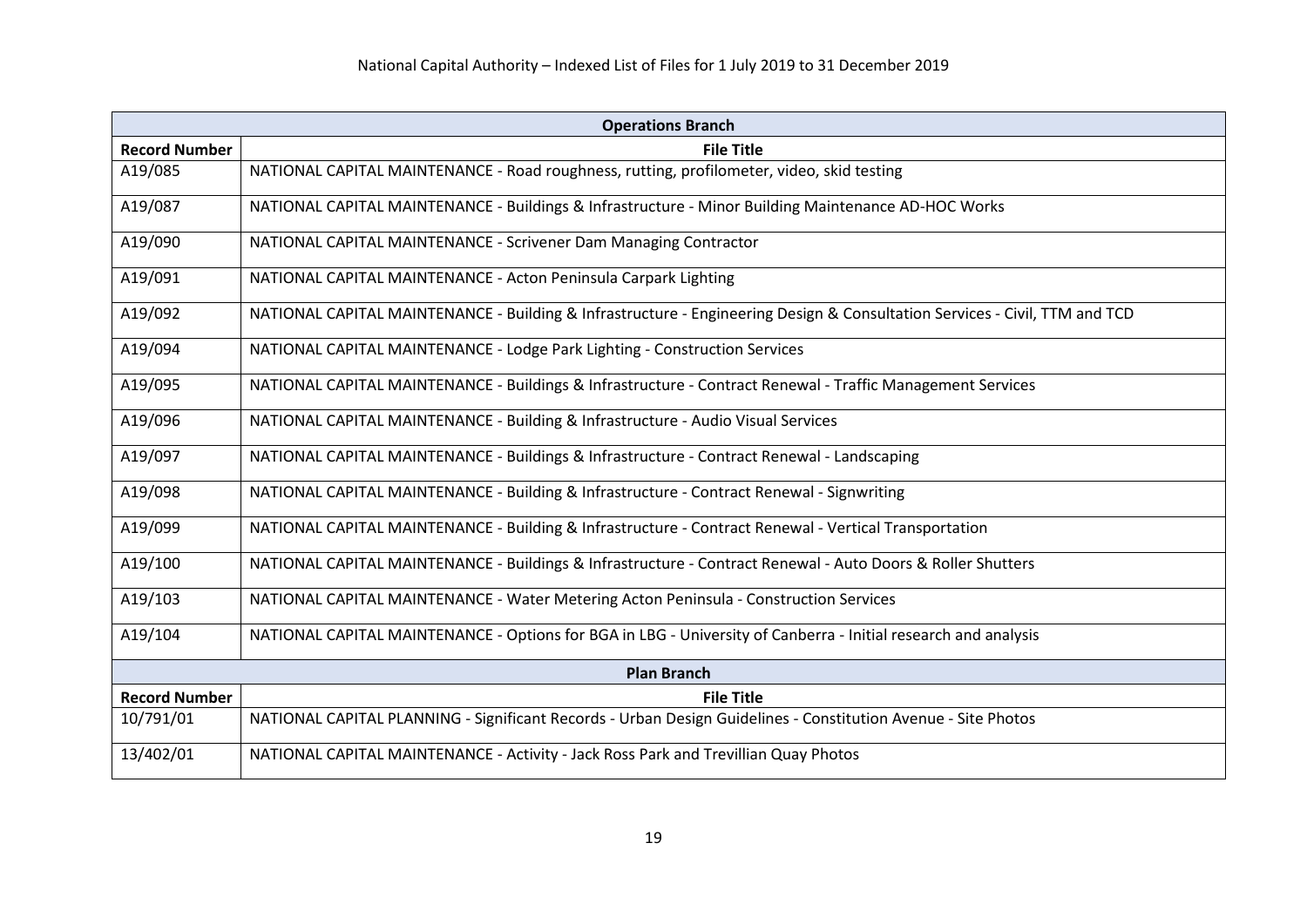| <b>Plan Branch</b>   |                                                                                                                                       |
|----------------------|---------------------------------------------------------------------------------------------------------------------------------------|
| <b>Record Number</b> | <b>File Title</b>                                                                                                                     |
| 15/268/03            | NATIONAL CAPITAL PLANNING - Planning - Canberra Avenue Planning Strategy                                                              |
| 18/271/06            | NATIONAL CAPITAL PLAN - Activity - Blocks 4 and 5 Section 39 Campbell - Concept Plan and revised Development Control Plan - Public    |
|                      | Consultation - 1 July to 9 August 2019 - Submissions received                                                                         |
| 18/271/07            | NATIONAL CAPITAL PLANNING - Planning - Blocks 4 and 5 Section 38 Campbell - Concept Plan and revised Development Control Plan -       |
|                      | supporting documents submitted 27 June 2019 - FOR PUBLIC CONSULTATION                                                                 |
| 19/394/01            | NATIONAL CAPITAL PLANNING - Planning - Regatta Point Restaurant - RFT 2019                                                            |
| 19/394/02            | NATIONAL CAPITAL PLAN - Activity - Regatta Point Restaurant - Marketing                                                               |
| 19/394/03            | NATIONAL CAPITAL PLAN - Activity - Regatta Point Restaurant - Probity                                                                 |
| 19/394/04            | NATIONAL CAPITAL PLAN - Activity - Regatta Point Restaurant - Correspondence                                                          |
| 19/397               | NATIONAL CAPITAL PLANNING - Routine Administration - Parkes way road reservation - National Museum of Australia - Temporary Event     |
|                      | Signage                                                                                                                               |
| 19/398               | NATIONAL CAPITAL PLANNING - Planning - Block 8 Section 3 Parkes - Anzac Park West - *** - Temporary Car Park and Footpath works       |
| 19/399               | NATIONAL CAPITAL PLAN - Planning - Block 3 Section 55 Acton & (Part) Block 21 Section 33 Acton - Stage 1 National Museum of Australia |
|                      | Life in Australia Redevelopment works and discover centre mechanical upgrade works                                                    |
| 19/401               | NATIONAL CAPITAL PLANNING - Planning - Block 5 Section 119 Campbell - Royal Military College (RMC) - ANZAC Memorial Chapel of St      |
|                      | Paul - Concrete Path                                                                                                                  |
| 19/402               | NATIONAL CAPITAL PLAN - Planning - Block 17 Section 2 Pialligo - Poly tunnel greenhouse & four water tanks (Fresh Patch Australia)    |
| 19/408               | NATIONAL CAPITAL PLAN - Activity - Block 1 Section 63 Acton - The Australian National University (ANU) - Crown Lease                  |
| 19/414               | NATIONAL CAPITAL PLANNING - Planning - Tuggeranong Rural Block 1234 - *** - Replace Existing Timber Pole With A New Concrete Pole     |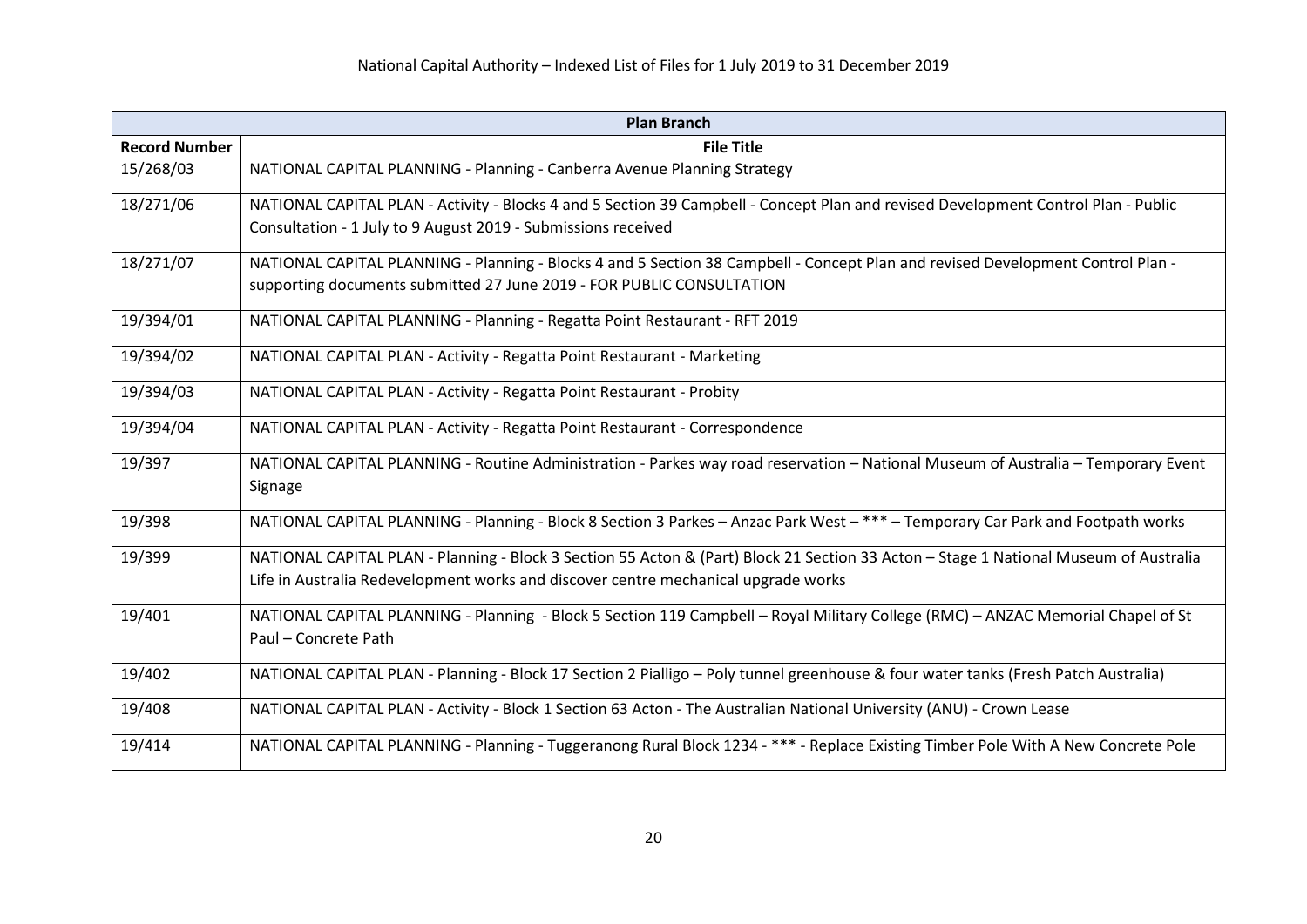| <b>Plan Branch</b>   |                                                                                                                                                                                                    |
|----------------------|----------------------------------------------------------------------------------------------------------------------------------------------------------------------------------------------------|
| <b>Record Number</b> | <b>File Title</b>                                                                                                                                                                                  |
| 19/415               | NATIONAL CAPITAL PLANNING - Planning - Block 17 Section 28 Parkes - National Portrait Gallery (Western Courtyard) - Replacement Of<br>Existing Timber Double Leaf Doors With New Auto Sliding Door |
| 19/422               | NATIONAL CAPITAL PLAN - Activity - National Capital Plan Draft Amendment 93 - City and Gateway Urban Design Provisions Technical<br>Changes                                                        |
| 19/422/01            | NATIONAL CAPITAL PLAN - Activity - National Capital Plan Draft Amendment 93 - City and Gateway Urban Design Provisions Technical<br>Changes - Master documentation                                 |
| 19/422/02            | NATIONAL CAPITAL PLAN - Activity - National Capital Plan Draft Amendment 93 - City and Gateway Urban Design Provisions Technical<br>Changes - General matters and correspondence                   |
| 19/422/03            | NATIONAL CAPITAL PLAN - Activity - National Capital Plan Draft Amendment 93 - City and Gateway Urban Design Provisions Technical<br>Changes - Authority matters                                    |
| 19/422/04            | NATIONAL CAPITAL PLAN - Activity - National Capital Plan Draft Amendment 93 - City and Gateway Urban Design Provisions Technical<br>Changes - Public consultation                                  |
| 19/422/05            | NATIONAL CAPITAL PLAN - Activity - National Capital Plan Draft Amendment 93 - City and Gateway Urban Design Provisions Technical<br>Changes - Ministerial                                          |
| 19/432               | NATIONAL CAPITAL ESTATE RENEWAL AND MANAGEMENT - Significant Records - Commonwealth Avenue Bridge - Joint ACT / NCA Design<br>Study                                                                |
| 19/433               | NATIONAL CAPITAL PLANNING - Planning - DA 201834502-S197C - Block 2 Section 67 Kingston                                                                                                            |
| 19/438               | NATIONAL CAPITAL PLANNING - Planning - Blocks 1 and 12 Section 83 Nicholls - Barton Highway - Proprosed Service Station and Carwash                                                                |
| 19/442               | NATIONAL CAPITAL PLANNING - Planning - Block 1 Section 43 Parkes - Old Parliament House - Installation of Six Removable Traffic Bollards                                                           |
| 19/445               | NATIONAL CAPITAL PLANNING - Planning - Block 3 Section 29 Forrest - Construction of Awning and Associated Down Pipe to Existing Cafe<br>Entrance                                                   |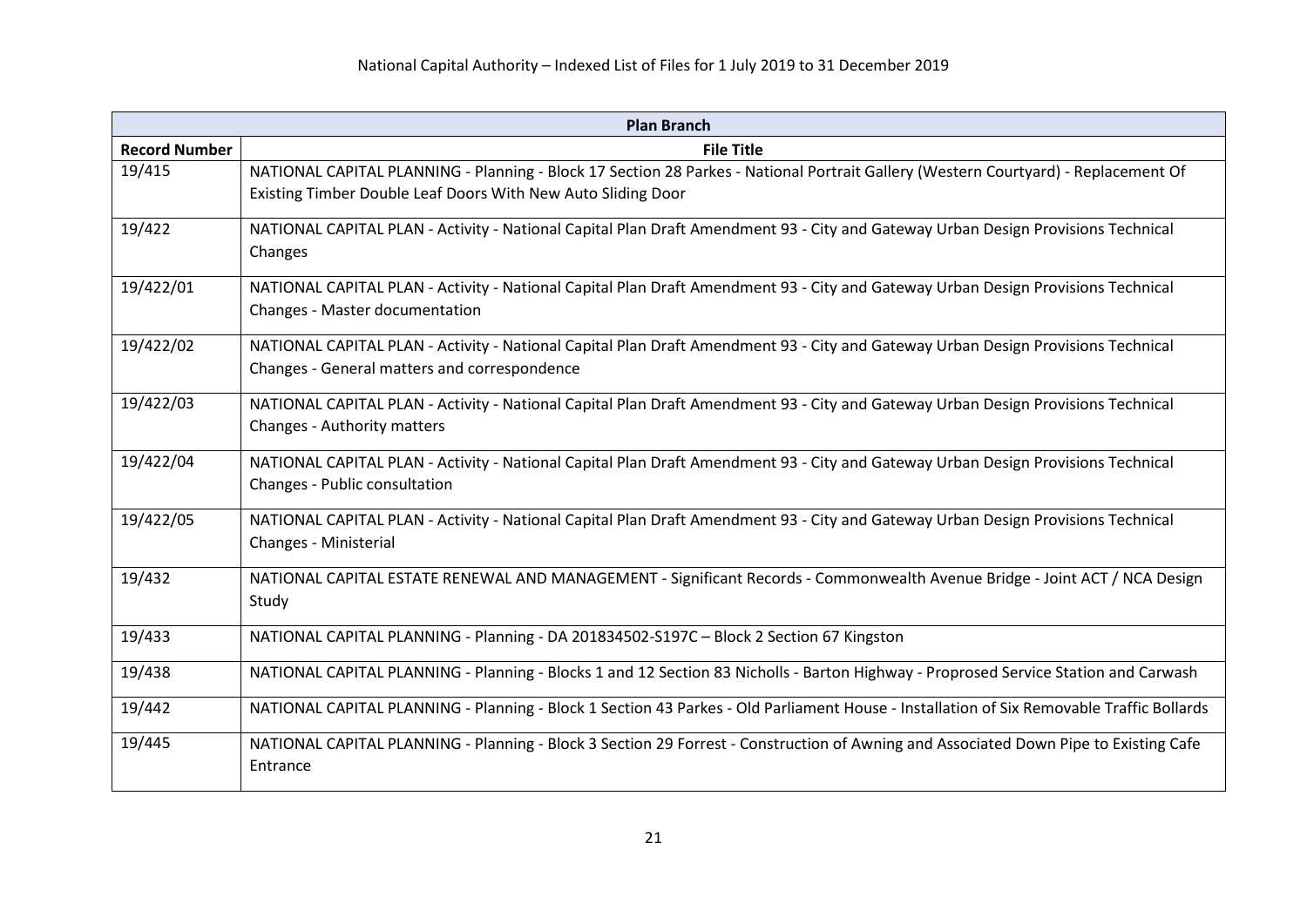| <b>Plan Branch</b>   |                                                                                                                                                                  |
|----------------------|------------------------------------------------------------------------------------------------------------------------------------------------------------------|
| <b>Record Number</b> | <b>File Title</b>                                                                                                                                                |
| 19/446               | NATIONAL CAPITAL PLANNING - Planning - Block 2 Section 16 Barton (15 National Circuit) - Installation of Two Building Facade Signs for<br>Principal Tenant - *** |
| 19/448               | NATIONAL CAPITAL ENHANCING - Activity - Light Rail Stage 2 - EPBC Referral                                                                                       |
| 19/452               | NATIONAL CAPITAL PLANNING - Planning - (PART) Rural Block 1552 Tuggeranong - Replace one existing timber pole with a new concrete<br>pole                        |
| 19/457               | NATIONAL CAPITAL PLANNING - Planning -Block 13 Section 10 City - Alterations to existing building entrance off London Circuit                                    |
| 19/459               | NATIONAL CAPITAL PLANNING - Planning - DA 201935867 - Block 4 Section 29 Hume                                                                                    |
| 19/460               | NATIONAL CAPITAL PLANNING - Planning - DA 201935868 - Block 5 Section 29 Hume                                                                                    |
| 19/473               | NATIONAL CAPITAL PLANNING - Planning - Light Rail Stage 2 - EPBC Act referral documentation July 2019                                                            |
| 19/473/01            | NATIONAL CAPITAL PLANNING - Planning - Light Rail Stage 2-A City to Commonwealth Park - EPBC referral 2019-8490                                                  |
| 19/473/02            | NATIONAL CAPITAL PLANNING - Planning - Light Rail Stage 2-B Commonwealth Park to Woden - EPBC referral 2019-8491                                                 |
| 19/473/03            | NATIONAL CAPITAL PLANNING - Planning - NCA comment on referral documentation                                                                                     |
| 19/473/04            | NATIONAL CAPITAL PLANNING - Planning - Light Rail Stage 2-A City to Commonwealth Park EPBC referral 2019-8582 - Revised Referral                                 |
| 19/477               | NATIONAL CAPITAL PLANNING - Planning - DA 201526949-S197D - Block 20 Section 20 Braddon                                                                          |
| 19/496               | NATIONAL CAPITAL PLANNING - Significant Records - City to Woden Light Rail - Draft Bridge Options Report                                                         |
| 19/497               | NATIONAL CAPITAL PLANNING - Planning - DA 201935743-S197A - Block 1 Section 47 City                                                                              |
| 19/461               | NATIONAL CAPITAL PLANNING - Planning - Part Barton Highway Road Reservation Between Gundaroo Drive To Gold Creek Road - Stage 2                                  |
|                      | Temporary Traffic Management Works Associated with Icon Water Odour Control Project                                                                              |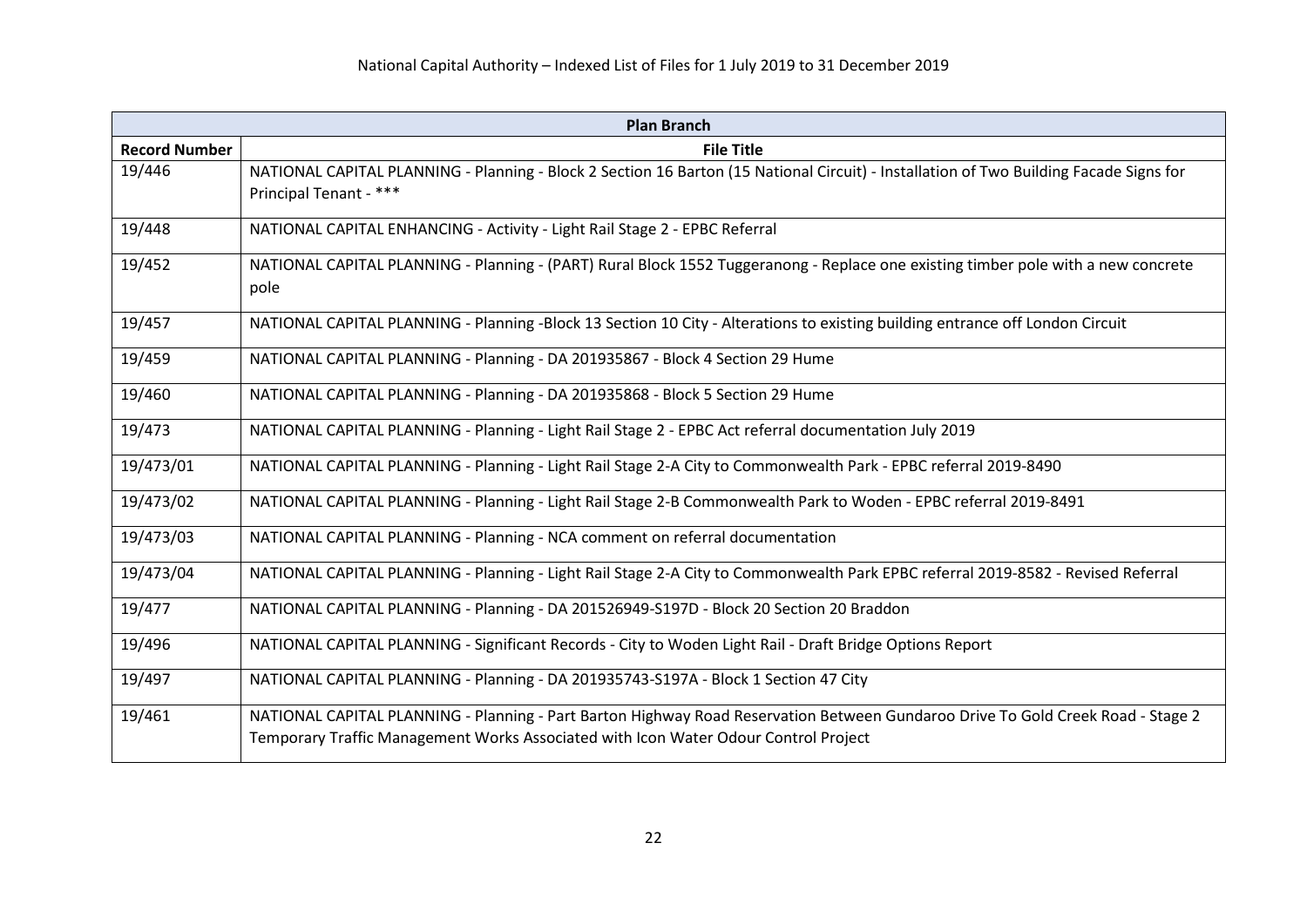| <b>Plan Branch</b>   |                                                                                                                                                                                                                                                                                                       |
|----------------------|-------------------------------------------------------------------------------------------------------------------------------------------------------------------------------------------------------------------------------------------------------------------------------------------------------|
| <b>Record Number</b> | <b>File Title</b>                                                                                                                                                                                                                                                                                     |
| 19/462               | NATIONAL CAPITAL PLANNING - Planning - Block 1 Section 63 Action - The Australian National University (ANU) - Building 154 - Union Court<br>- Installation Of New Sign For Ballistic Burrito Shop Front                                                                                               |
| 19/467               | NATIONAL CAPITAL PLANNING - Planning - Block 3 Section 14 Greenway - Letter of consistency - Installation of solar panels to roof of<br>existing building A, B, C, D & E                                                                                                                              |
| 19/468               | NATIONAL CAPITAL PLANNING - Planning - (PART) Ainslie Avenue verge and median - Temporary construction works (Temporary<br>pedestrian bridge, temporary site establishment compound and temporary traffic management works) Associated with Geocon mixed-use<br>development on Block 2 Section 7 Reid |
| 19/470               | NATIONAL CAPITAL PLANNING - Planning - Block 3 Section 14 Greenway - Letter of Consistency - External Alterations To Existing Buildings<br>A, B, C, D & E                                                                                                                                             |
| 19/471               | NATIONAL CAPITAL PLANNING - Planning - Block 23 Section 19 - Canberra Theatre redevelopment proposal for a new lyric theatre and<br>associated works                                                                                                                                                  |
| 19/478               | NATIONAL CAPITAL PLANNING - Routine Administration - Parliamentary Zone, Parkes - Bee Keeping (Bee hives, bee boxes) on NCA<br>managed land, building rooftops - Preliminary discussion                                                                                                               |
| 19/487               | NATIONAL CAPITAL PLANNING - Planning - Blocks 8 & 11 Section 3 Parkes - ANZAC Park west redevelopment - The Griffin Canberra - *** -<br>Planning approvals                                                                                                                                            |
| 19/489               | NATIONAL CAPITAL PLANNING - Planning - Block 2 Section 4 Parkes - ANZAC Park east redevelopment - *** - Planning approvals                                                                                                                                                                            |
| 19/490               | NATIONAL CAPITAL PLANNING - Planning - Block 9 Section 3 Parkes - ANZAC Park west redevelopment - *** Fun manager site - Planning<br>approvals                                                                                                                                                        |
| 19/487               | NATIONAL CAPITAL PLANNING - Planning - Blocks 8 & 11 Section 3 Parkes - ANZAC Park west redevelopment - The Griffin Canberra - *** -<br>Planning approvals                                                                                                                                            |
| 19/491               | NATIONAL CAPITAL PLANNING - Planning - Rural Blocks 1 & 2 Molonglo Valley - The National Zoo and Aquarium - 225kw carpark solar<br>installation and 100kw ground solar installation                                                                                                                   |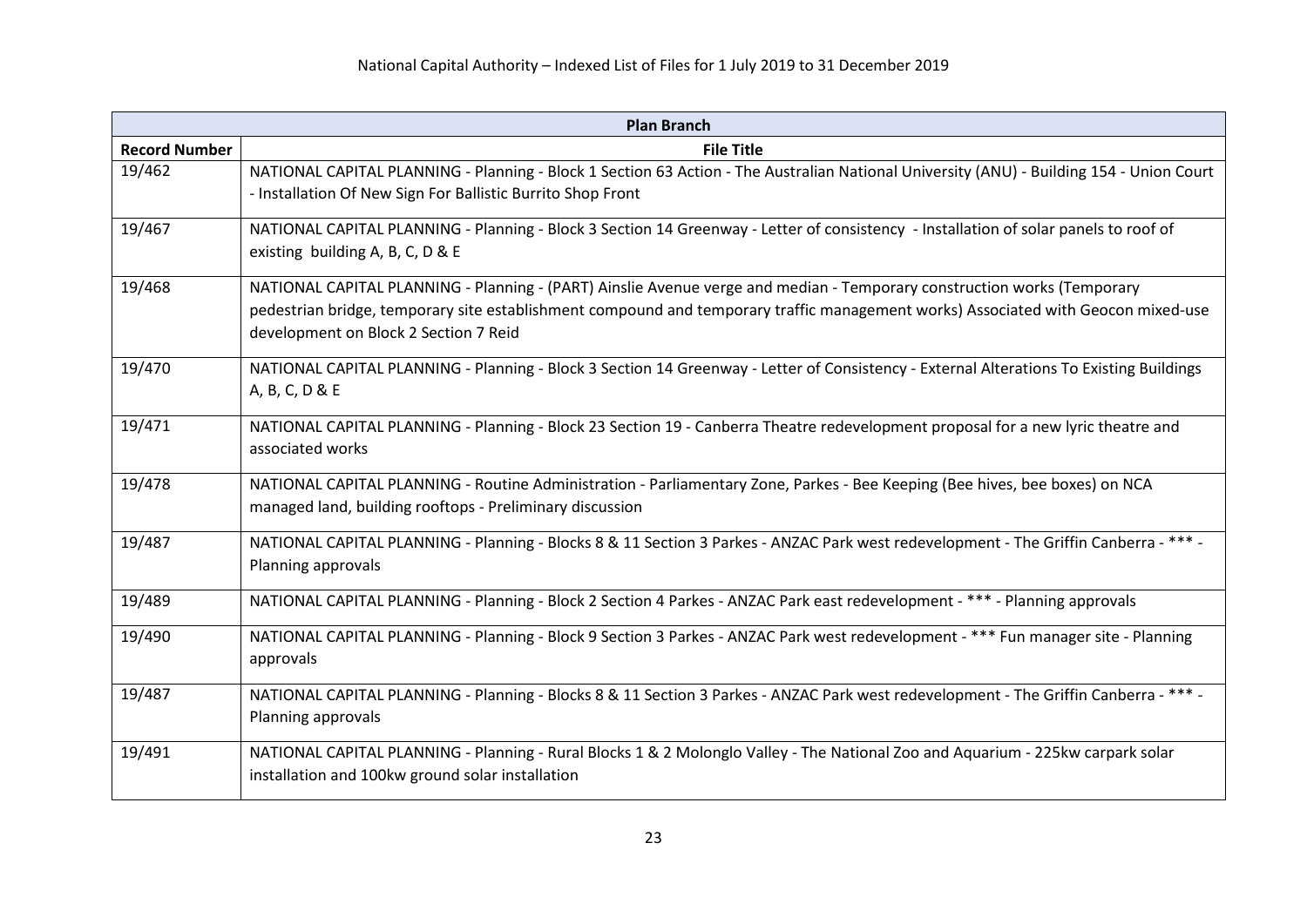| <b>Plan Branch</b>   |                                                                                                                                             |
|----------------------|---------------------------------------------------------------------------------------------------------------------------------------------|
| <b>Record Number</b> | <b>File Title</b>                                                                                                                           |
| 19/492               | NATIONAL CAPITAL PLANNING - Planning - Blocks 3,4,5 & 6 Section 10 Barton - The Hotel Kurrajong - Construction of a new surface carpark     |
|                      | an associated landscape works                                                                                                               |
| 19/495               | NATIONAL CAPITAL PLANNING - Planning - Block 12 Section 106 Curtin - Replace three timber poles with concrete poles WA101405-A              |
| 19/498               | NATIONAL CAPITAL PLANNING - Planning - Block 26 Section 8 Bruce - Australian Institute of Sports (AIS) - Replacement of existing building   |
|                      | cladding and mechanical units to basketball and netball hall                                                                                |
| 19/499               | NATIONAL CAPITAL PLANNING - Planning - Block 14 Section 2 Deakin (71 National Circuit) - Demolition of existing single residential dwelling |
|                      | and construction of a new single residential dwelling                                                                                       |
| 19/500               | NATIONAL CAPITAL PLANNING - Planning - Block 28 Section 2 Deakin - Construction of a new freestanding port cochere                          |
| 19/495               | NATIONAL CAPITAL PLANNING - Planning - Block 12 Section 106 Curtin - Replace three timber poles with concrete poles WA101405-A              |
| 19/504               | NATIONAL CAPITAL PLANNING - Planning - Part Block 1344 Canberra central - National Rock Garden - Works proposal                             |
| 19/507               | NATIONAL CAPITAL PLANNING - Planning - Block 1 Section 42 Yarralumla - Canberra southern cross yacht club - Extension of time for           |
|                      | existing temporary marquee                                                                                                                  |
| 19/511               | NATIONAL CAPITAL PLANNING - Planning - Blocks 5, 9 and 10 Section 48 Parkes and Wendouree Drive Parkes - Temporary traffic                  |
|                      | management works for Aspen Island landscape upgrade works and National Carillon refurbishment                                               |
| 19/512               | NATIONAL CAPITAL PLANNING - Planning - Various locations in designated areas - Canberra light rail (stage 2) - Survey/Utility investigation |
|                      | works and associated temporary traffic management                                                                                           |
| 19/514               | NATIONAL CAPITAL PLANNING - Planning - DA 201936087 - Block 1 Section 96 City                                                               |
| 19/515               | NATIONAL CAPITAL PLANNING - Planning - Block 26 Section 8 Bruce - The Australian Institute of Sport (AIS) - Building 11 - Construction of a |
|                      | new boiler enclosure                                                                                                                        |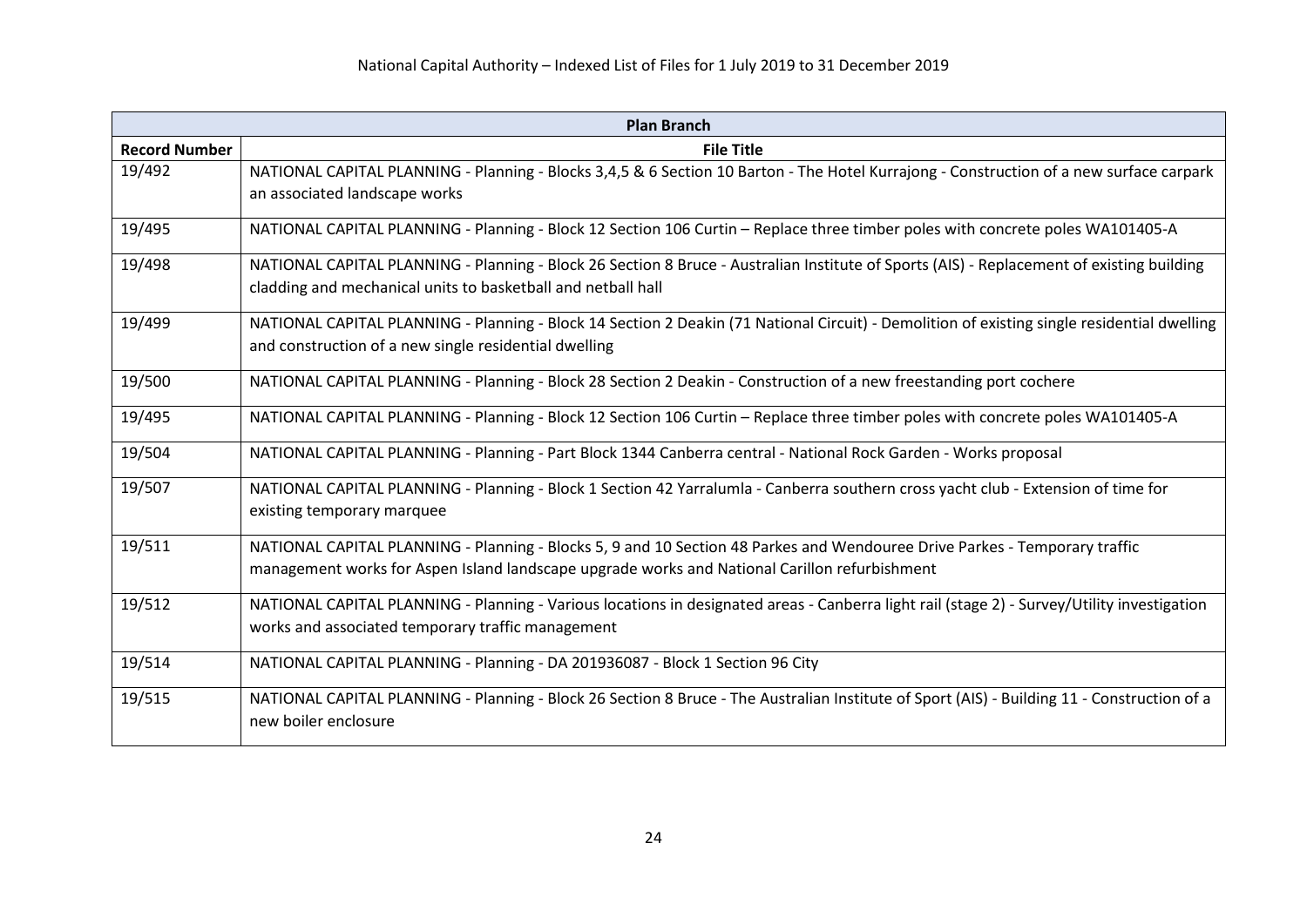| <b>Plan Branch</b>   |                                                                                                                                                                                   |
|----------------------|-----------------------------------------------------------------------------------------------------------------------------------------------------------------------------------|
| <b>Record Number</b> | <b>File Title</b>                                                                                                                                                                 |
| 19/516               | NATIONAL CAPITAL PLANNING - Planning - DA 201936087 - Block 1 Section 96 City                                                                                                     |
| 19/519               | NATIONAL CAPITAL PLANNING - Planning - DA 201936139 - Block 17 Section 84 City                                                                                                    |
| 19/520               | NATIONAL CAPITAL PLANNING - Planning - DA 201936256 - Block 11 Section 38 Fyshwick - LESS Pavilion                                                                                |
| 19/528               | NATIONAL CAPITAL PLANNING - Planning - Block 5 Section 22 Barton - 19 National Circuit - Proposed site redevelopment - Demolition of                                              |
|                      | existing building and construction of a new building                                                                                                                              |
| 19/529               | NATIONAL CAPITAL PLANNING - Planning - Yowani Grounds Planning Report October 2019                                                                                                |
| 19/531               | NATIONAL CAPITAL PLANNING - Planning - Block 16 Section 7 Forrest - Site redevelopment - Demolition and construction of a new                                                     |
|                      | residential dwelling                                                                                                                                                              |
| 19/532               | NATIONAL CAPITAL PLANNING - Planning - Canberra Avenue - Transgrid fibre optic cabel installation works 2019                                                                      |
| 19/533               | NATIONAL CAPITAL PLANNING - Planning - Blocks 26 Section 8 Bruce - Australian Institute of Sport (AIS) - GIO Stadium - Installation of video<br>replay board and associated works |
|                      |                                                                                                                                                                                   |
| 19/534               | NATIONAL CAPITAL PLANNING - Planning - Block 1 Section 33 Parkes - Treasury building - ABACUS childcare centre - Playground landscape<br>works                                    |
| 19/536               | NATIONAL CAPITAL PLANNING - Routine Administration - Commonwealth Park, Parkes - Spilt Milk - Works approval and licence information                                              |
| 19/537               | NATIONAL CAPITAL PLANNING - Planning - Rural Block 38 Stromlo - Australian National University (ANU) - Mount Stromlo Observatory -                                                |
|                      | Commonwealth Solar Observatory (CSO) building - External signage for ASTRO 3D                                                                                                     |
| 19/543               | NATIONAL CAPITAL PLANNING - Planning - Block 9 Section 12 Barton - Ottoman - Preliminary discussions for potential site redevelopment                                             |
| 19/544               | NATIONAL CAPITAL PLANNING - Routine Administration - Section 67 Acton - Black Mountain Peninsula - Radford Rowing Shed/Facility -                                                 |
|                      | <b>Extension works</b>                                                                                                                                                            |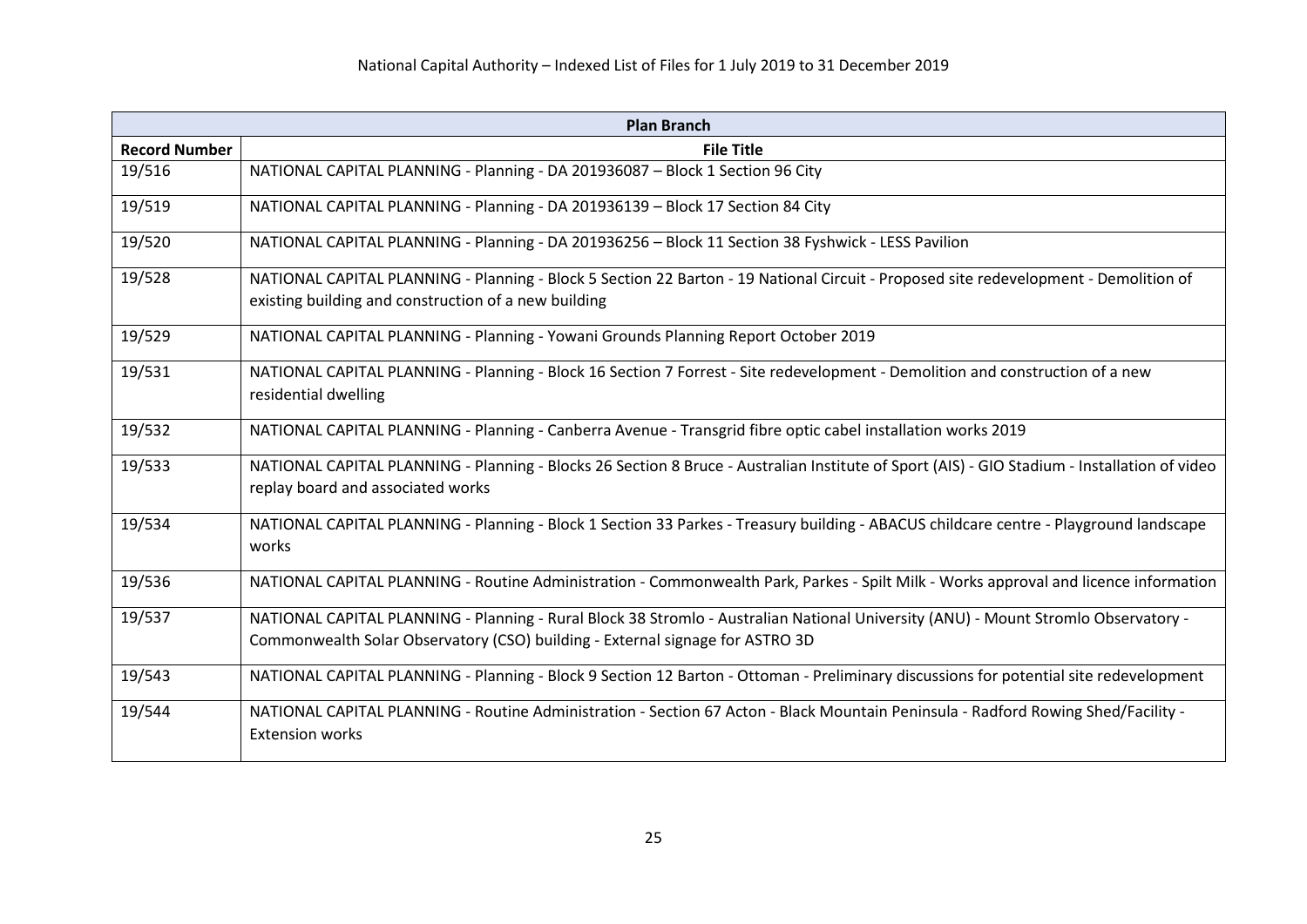| <b>Plan Branch</b>   |                                                                                                                                                                                                                                    |
|----------------------|------------------------------------------------------------------------------------------------------------------------------------------------------------------------------------------------------------------------------------|
| <b>Record Number</b> | <b>File Title</b>                                                                                                                                                                                                                  |
| 19/545               | NATIONAL CAPITAL PLANNING - Planning - EPSDD REFERRAL - DA 201731224-S197H - Block 5 Section 1 Kingston Plans                                                                                                                      |
| 19/549               | NATIONAL CAPITAL PLANNING - Planning - Block 14 Section 2 Deakin - 71 National circuit - Construction of a new single detached<br>residential dwelling and associated landscaping works                                            |
| 19/551               | NATIONAL CAPITAL PLANNING - Planning - Department of Defence - Solar infrastructure feasibility                                                                                                                                    |
| 19/552               | NATIONAL CAPITAL PLANNING - Routine Administration - Department of Defence precinct, Russell - Installation of solar array and panels to<br>car park areas and roof top - Preliminary presentation                                 |
| 19/554               | NATIONAL CAPITAL PLANNING - Planning - Block 1 Section 39 Acton, Block 1 Section 65 Action & Block 1 Section 72 Acton - The Australian<br>National University - Research school of Physics and Engineering (RSPE) - Works approval |
| 19/555               | NATIONAL CAPITAL PLANNING - Planning - Draft Territory Plan Variation - Block 4 Section 79 Phillip                                                                                                                                 |
| 19/557               | NATIONAL CAPITAL PLANNING - Planning - Watson Section 76 Block 2 and Section 74 Block 10-12 - DV and Planning Report                                                                                                               |
| 19/559               | NATIONAL CAPITAL PLANNING - Routine Administration - Block 3 Section 2 Acton - CSIRO Black Mountain - Construction of field research<br>facility                                                                                   |
| 19/560               | NATIONAL CAPITAL PLANNING - Routine Administration - Block 14 Section 3 Deakin - 10 Cantebury crescent - Demolition of existing<br>dwelling and construction of three (3) residential dwellings                                    |
| 19/561               | NATIONAL CAPITAL PLANNING - Planning - Request for National Capital Plan Amendment - CSIRO Gungahlin and Yarralumla                                                                                                                |
| 19/562               | NATIONAL CAPITAL PLANNING - Routine Administration - Block 1 Section 22 Yarralumla - Canberra Mosque Redevelopment                                                                                                                 |
| 19/563               | NATIONAL CAPITAL PLANNING - Routine Administration - Block 1 Section 2 Deakin - 10 Cantebury crescent - Proposal for dual occupancy<br>residence                                                                                   |
| 19/570               | NATIONAL CAPITAL PLANNING - Planning - EPSDD REFERRAL - DA 201833533-S197K - Block 2 Section 7 Reid                                                                                                                                |
| 19/571               | NATIONAL CAPITAL PLANNING - Planning - EPSDD REFERRAL - EIS Scoping Document - Deep Creek Water Storage Dam                                                                                                                        |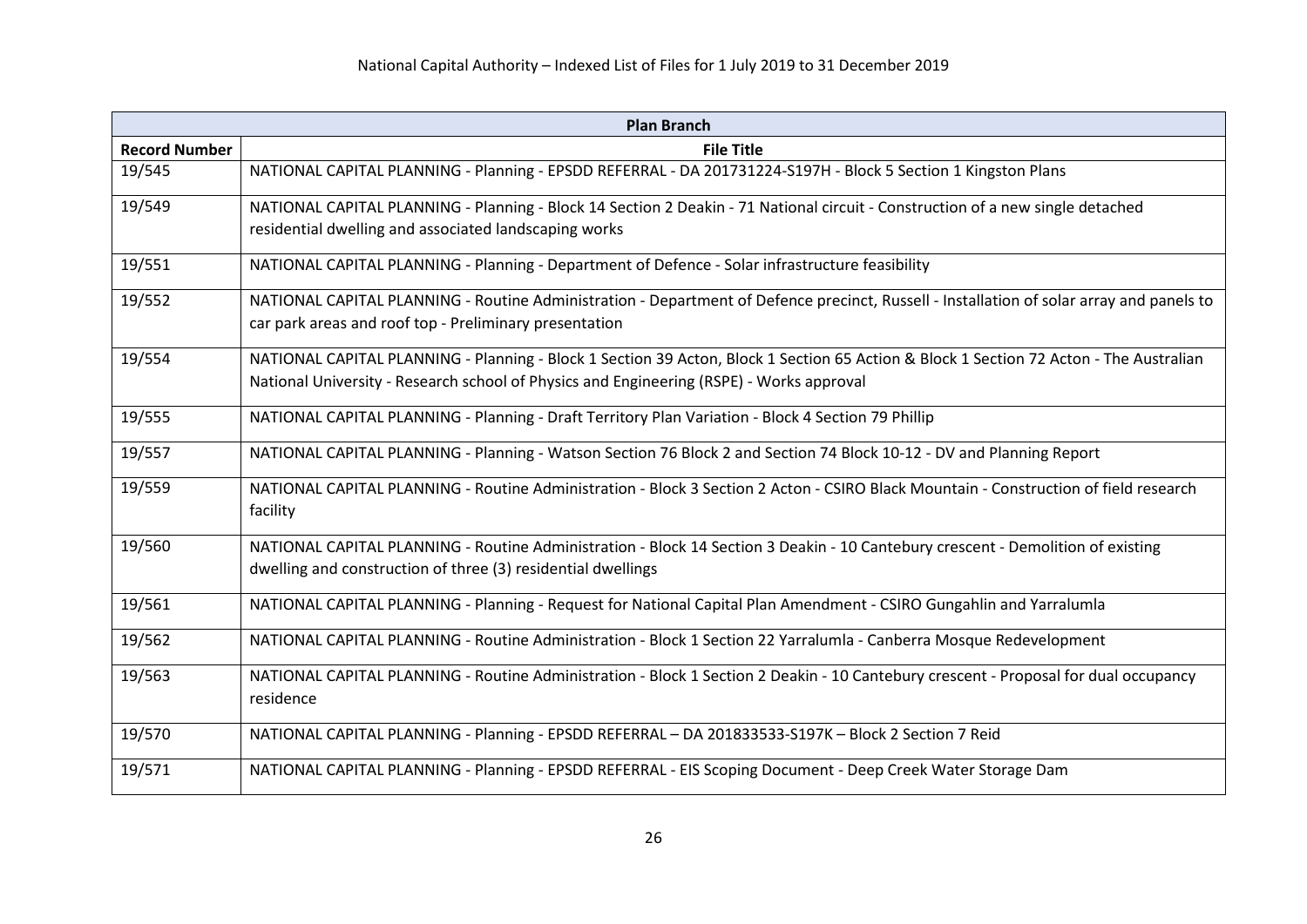| <b>Plan Branch</b>   |                                                                                                                                                                                                                                                                           |
|----------------------|---------------------------------------------------------------------------------------------------------------------------------------------------------------------------------------------------------------------------------------------------------------------------|
| <b>Record Number</b> | <b>File Title</b>                                                                                                                                                                                                                                                         |
| 19/572               | NATIONAL CAPITAL PLANNING - Planning - Blundells Cottage Interpretation Activities                                                                                                                                                                                        |
| 19/573               | NATIONAL CAPITAL PLANNING - Planning - Canberra avenue road and reservation - Fibre optic cable hauling through existing network                                                                                                                                          |
| 19/576               | NATIONAL CAPITAL PLANNING - Routine Administration - HMAS Harman, Jerrabomberra - Proposed car park and joint information warfare<br>centre                                                                                                                               |
| 19/577               | NATIONAL CAPITAL PLANNING - Routine Administration - ACT Government wayfinding signage - ACT network, various locatiosn within<br>designated area - Cyclist and pedestrian movements                                                                                      |
| 19/580               | NATIONAL CAPITAL PLANNING - Planning - Getty Foundation - Keeping it Modern                                                                                                                                                                                               |
| 19/582               | NATIONAL CAPITAL PLANNING - Planning - Block 1 Section 63 Acton - The Australian National University - College of engineering and<br>computer science (Birch building) - External refurbishment works, landscaping, construction of Macro lab and temporary chiller plant |
| 19/583               | NATIONAL CAPITAL PLANNING - Planning - Parkes Way - Temporary signage for National Museum of Australia 'By the water' annual concert                                                                                                                                      |
| 19/584               | NATIONAL CAPITAL PLANNING - Planning - EPSDD REFERRAL - DA 201936482 - Block 2031 Jerrabomberra                                                                                                                                                                           |
| 19/585               | NATIONAL CAPITAL PLANNING - Planning - Territory Plan - Block 11 12 Section 38 Fyshwick - Dairy Road Planning Report December 2019                                                                                                                                        |
| 19/587               | NATIONAL CAPITAL PLANNING - Routine Administration - Block 1 Section 2 Deakin - 13 Cantebury crescent Deakin - Works approval<br>(landscape, wall, fencing)                                                                                                               |
| 19/590               | NATIONAL CAPITAL PLANNING - Planning - Block 15 Section 19 Yarralumla - Boat storage for Canberra surf and lake rowing club                                                                                                                                               |
| P18/623/11           | NATIONAL CAPITAL PLANNING - Activity - NCA movement and wayfinding masterplan - Lake Burley Griffin central basin loop paths -<br>Invoicing                                                                                                                               |
| 19/584               | NATIONAL CAPITAL PLANNING - Planning - EPSDD REFERRAL - DA 201936482 - Block 2031 Jerrabomberra                                                                                                                                                                           |
| P18/623/12           | NATIONAL CAPITAL PLANNING - Activity - NCA movement and wayfinding masterplan - Lake Burley Griffin central basin loop path -<br>Deliverables                                                                                                                             |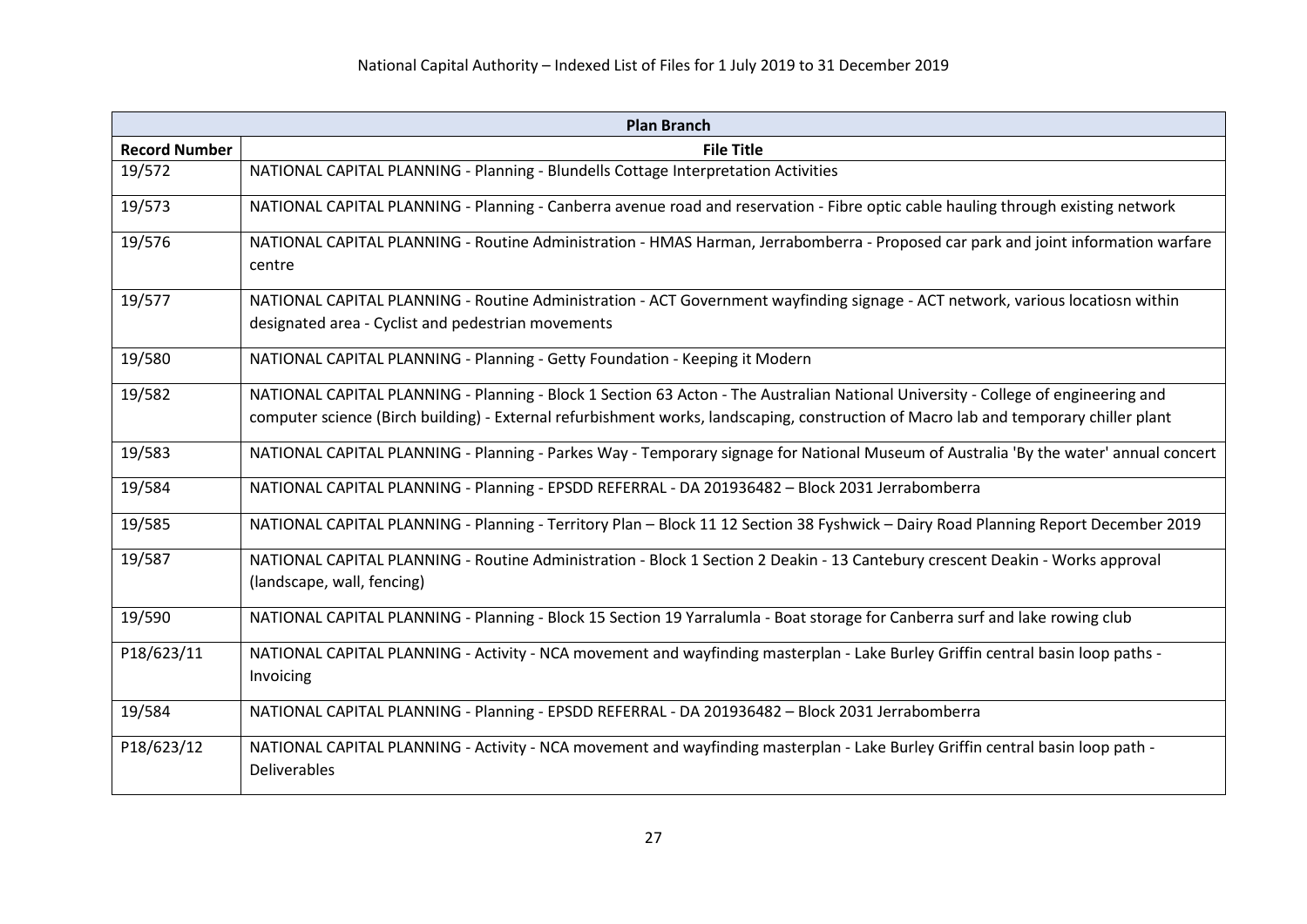| <b>Plan Branch</b>   |                                                                                                                                          |
|----------------------|------------------------------------------------------------------------------------------------------------------------------------------|
| <b>Record Number</b> | <b>File Title</b>                                                                                                                        |
| 16/458/20            | NATIONAL CAPITAL ENHANCING - Activity - International flag display extension & lighting upgrade - Condensation defect                    |
| 19/439               | NATIONAL CAPITAL ENHANCING - Activity - Centenary of the National Party                                                                  |
| 19/506               | NATIONAL CAPITAL MAINTENANCE - Activity - Korean War Memorial - Anzac Parade - Replacement of Fir trees                                  |
| A19/061              | NATIONAL CAPITAL ENHANCING - Activity - NGA Foreshore Public Domain Upgrade - ATM 19/061 - Head Consultant                               |
| A19/062              | NATIONAL CAPITAL ENHANCING - Bowen Place remedial work - ATM Superintendency                                                             |
| A19/063              | ATM - NCE Food Service Outlet - Regatta Point Cafe Upgrade - Managing Contractor Procurement                                             |
| A19/064              | NATIONAL CAPITAL ENHANCING - Activity - Anzac Parade Hebe Renewal Research and Investigation Services Approach To Market                 |
| A19/065              | NATIONAL CAPITAL ENHANCING - Activity - ATM - NCE - Food Service Outlet - Facilities Expansion and Improvement - Regatta Point - Cost    |
|                      | <b>Planning Advice</b>                                                                                                                   |
| A19/067              | NATIONAL CAPITAL ENHANCING - Activity - ATM - Kelliher Drive Car Park 55 Upgrade - Superintendency                                       |
| A19/072              | NATIONAL CAPITAL ENHANCING - Activity - Russell Precinct traffic and parking study - Car park 43 upgrade - Engineering Design Consultant |
| A19/076              | NATIONAL CAPITAL ENHANCING - Activity - Boundless carpark extension - Heritage Impact Assessment                                         |
| A19/077              | NATIONAL CAPITAL ENHANCING - Activity - Boundless carpark extension - Engineering consultancy                                            |
| A19/080              | NATIONAL CAPITAL ENHANCING - Activity - Regatta Point Hospitality Service Provider                                                       |
| A19/081              | NATIONAL CAPITAL ENHANCING - Activity - Short Form Consultancy Service - RFT Contract - Kings Ave Bridge - Guardrails Design Option      |
|                      | Study                                                                                                                                    |
| A19/082              | NATIONAL CAPITAL ENHANCING - Activity - High Mast Lighting Replacement - Head Contractor ATM                                             |
| A19/086              | NATIONAL CAPITAL ENHANCING - Activity - CABU Timelapse Photography                                                                       |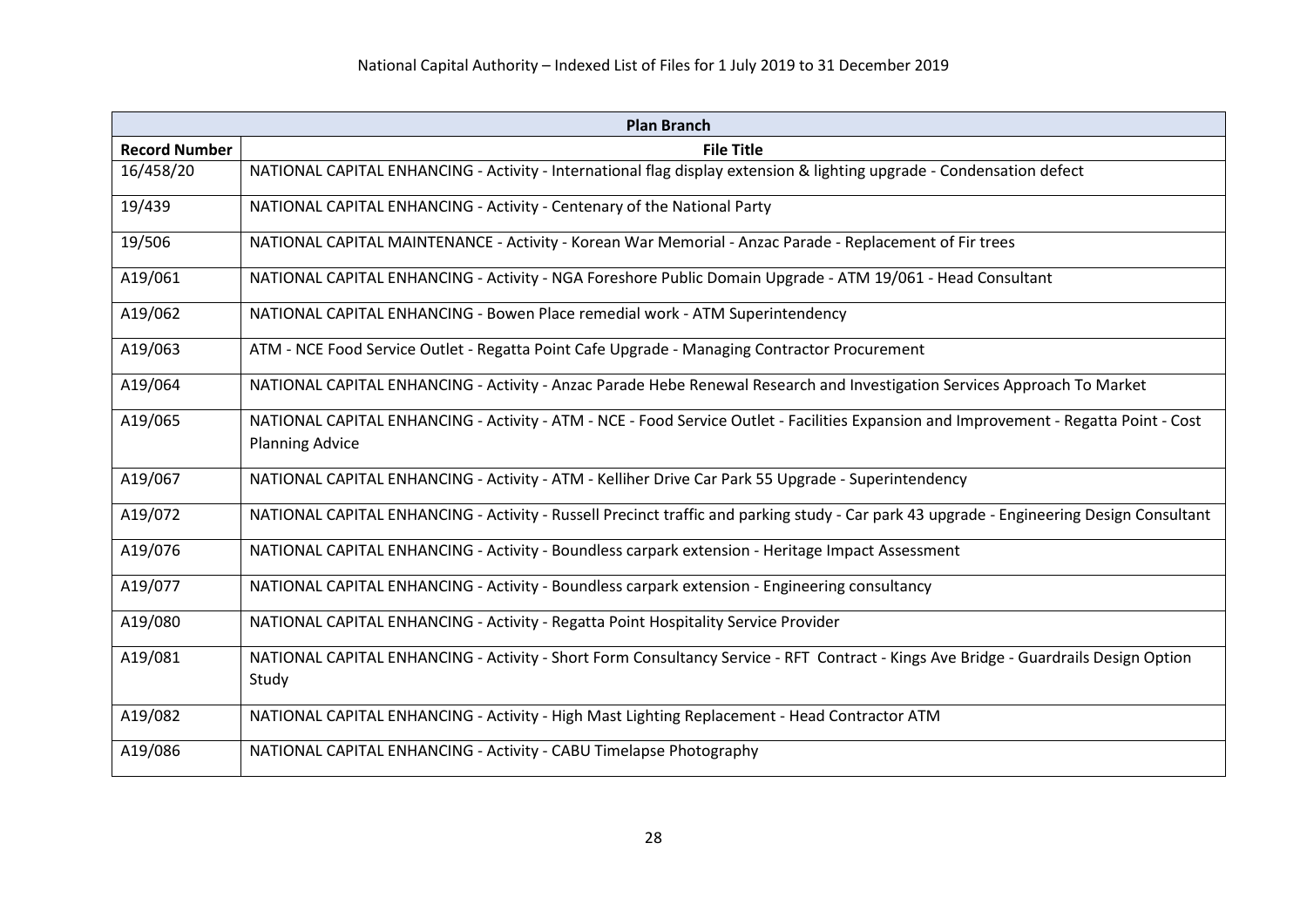| <b>Plan Branch</b>   |                                                                                                                               |
|----------------------|-------------------------------------------------------------------------------------------------------------------------------|
| <b>Record Number</b> | <b>File Title</b>                                                                                                             |
| A19/089              | NATIONAL CAPITAL ENHANCING - Activity - Stage 88 2020 Renewal - Scoping Study - Consultant                                    |
| A19/093              | NATIONAL CAPITAL ENHANCING - Activity - CABU DBC Risk Planning                                                                |
| A19/101              | NATIONAL CAPITAL ENHANCING - Activity - LAKE WALL RENEWAL PROGRAM - ATM - Head Contract                                       |
| A19/102              | NATIONAL CAPITAL ENHANCING - Activity - Boundless carpark extension - Archaelogical test-pitting program                      |
| P17/530/12           | NATIONAL CAPITAL ENHANCING - Blundells Cottage Lime Crust Floor                                                               |
| P18/609/10           | NATIONAL CAPITAL ENHANCING - Activity - Boundless Kiosk Enabling Works - Handover                                             |
| P19/699/01           | NATIONAL CAPITAL ENHANCING - Activity - Anzac Parade Hebe Renewal 2019 - Background                                           |
| P19/699/02           | NATIONAL CAPITAL ENHANCING - Activity - Anzac Parade Hebe Renewal 2019 - Procurement and Project Plan                         |
| P19/699/03           | NATIONAL CAPITAL ENHANCING - Activity - Anzac Parade Hebe Renewal 2019 - Investigation and Research Report                    |
| P19/699/04           | NATIONAL CAPITAL ENHANCING - Activity - Anzac Parade Hebe Renewal 2019 - Concept Design, design development and documentation |
| P19/699/05           | NATIONAL CAPITAL ENHANCING - Activity - Anzac Parade Hebe Renewal 2019 - Internal stakeholder liaison                         |
| P19/699/06           | NATIONAL CAPITAL ENHANCING - Activity - Anzac Parade Hebe Renewal 2019 - External stakeholder liaison                         |
| P19/699/07           | NATIONAL CAPITAL ENHANCING - Activity - Anzac Parade Hebe Renewal 2019 - Statutory Approvals                                  |
| P19/699/08           | NATIONAL CAPITAL ENHANCING - Activity - Anzac Parade Hebe Renewal 2019 - Design Consultant Liaison                            |
| P19/699/09           | NATIONAL CAPITAL ENHANCING - Activity - Anzac Parade Hebe Renewal 2019 - Contractor Liaison                                   |
| P19/699/10           | NATIONAL CAPITAL ENHANCING - Activity - Anzac Parade Hebe Renewal 2019 - Finance                                              |
| P19/699/11           | NATIONAL CAPITAL ENHANCING - Activity - Anzac Parade Hebe Renewal 2019 - Program and Reporting                                |
| P19/699/13           | NATIONAL CAPITAL ENHANCING - Activity - Anzac Parade Hebe Renewal 2019 - Handover                                             |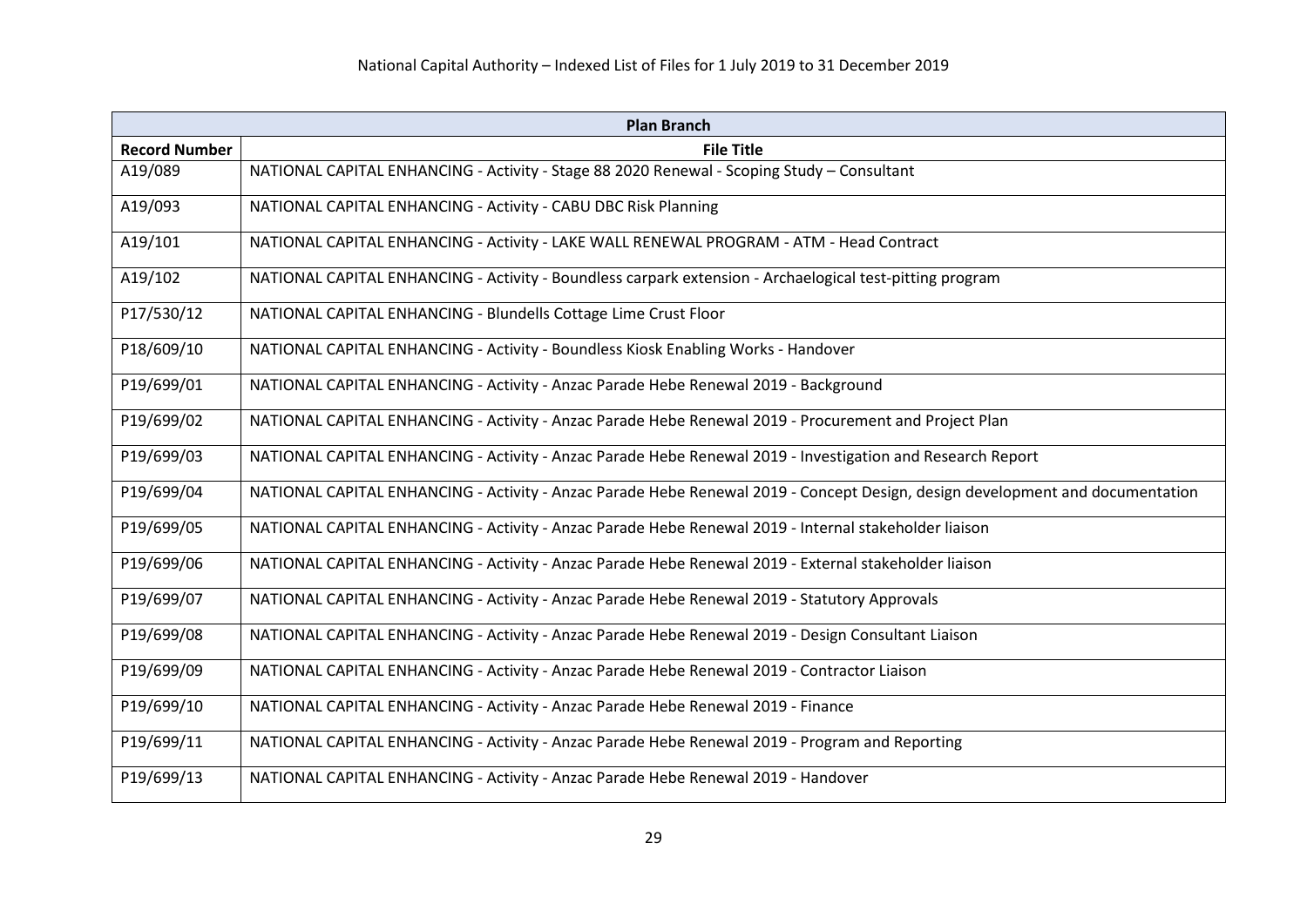| <b>Plan Branch</b>   |                                                                                                                         |
|----------------------|-------------------------------------------------------------------------------------------------------------------------|
| <b>Record Number</b> | <b>File Title</b>                                                                                                       |
| P19/699/15           | NATIONAL CAPITAL ENHANCING - Activity - Anzac Parade Hebe Renewal 2019 - Yarralumla Nursery Plant Order                 |
| P19/704              | NATIONAL CAPITAL ENHANCING - Activity - Lindsay Pryor National Arboretum / Yarramundi Reach Improvements                |
| P19/745              | NATIONAL CAPITAL ENHANCING - Activity - Boundless Carpark extension                                                     |
| P19/745/01           | NATIONAL CAPITAL ENHANCING - Activity - Boundless carpark extension - Quality Forms                                     |
| P19/750              | NATIONAL CAPITAL ENHANCING - Activity - Sir John McEwen Sculpture - National Party of Australia Centenary Commemoration |
| P19/750/01           | NATIONAL CAPITAL ENHANCING - Activity - Sir John McEwen Sculpture - External stakeholder liaison                        |
| P19/750/02           | NATIONAL CAPITAL ENHANCING - Activity - Sir John McEwen Sculpture - Internal (NCA) stakeholder liaison                  |
| P19/750/03           | NATIONAL CAPITAL ENHANCING - Activity - Sir John McEwen Sculpture - Sculptor correspondence - Design/documentation      |
| P19/750/04           | NATIONAL CAPITAL ENHANCING - Activity - Sir John McEwen Sculpture - Finance                                             |
| P19/750/05           | NATIONAL CAPITAL ENHANCING - Activity - Sir John McEwen Sculpture - Media and communications                            |
| P19/750/06           | NATIONAL CAPITAL ENHANCING - Activity - Sir John McEwen Sculpture - Program / reporting                                 |
| P19/750/07           | NATIONAL CAPITAL ENHANCING - Activity - Sir John McEwen Sculpture - Landscape contractor                                |
| P19/750/08           | NATIONAL CAPITAL ENHANCING - Activity - Sir John McEwen Sculpture - Handover                                            |
| P19/702              | NATIONAL CAPITAL ENHANCING - Activity - Car park 43 Upgrade, Russell                                                    |
| P19/702/01           | Car park 43 Expansion Russell - Background                                                                              |
| P19/702/02           | Car park 43 Expansion Russell - Contractor Liaison                                                                      |
| P19/702/03           | Car park 43 Expansion Russell - Procurement & Project Plan                                                              |
| P19/702/04           | Car park 43 Expansion Russell - Finance                                                                                 |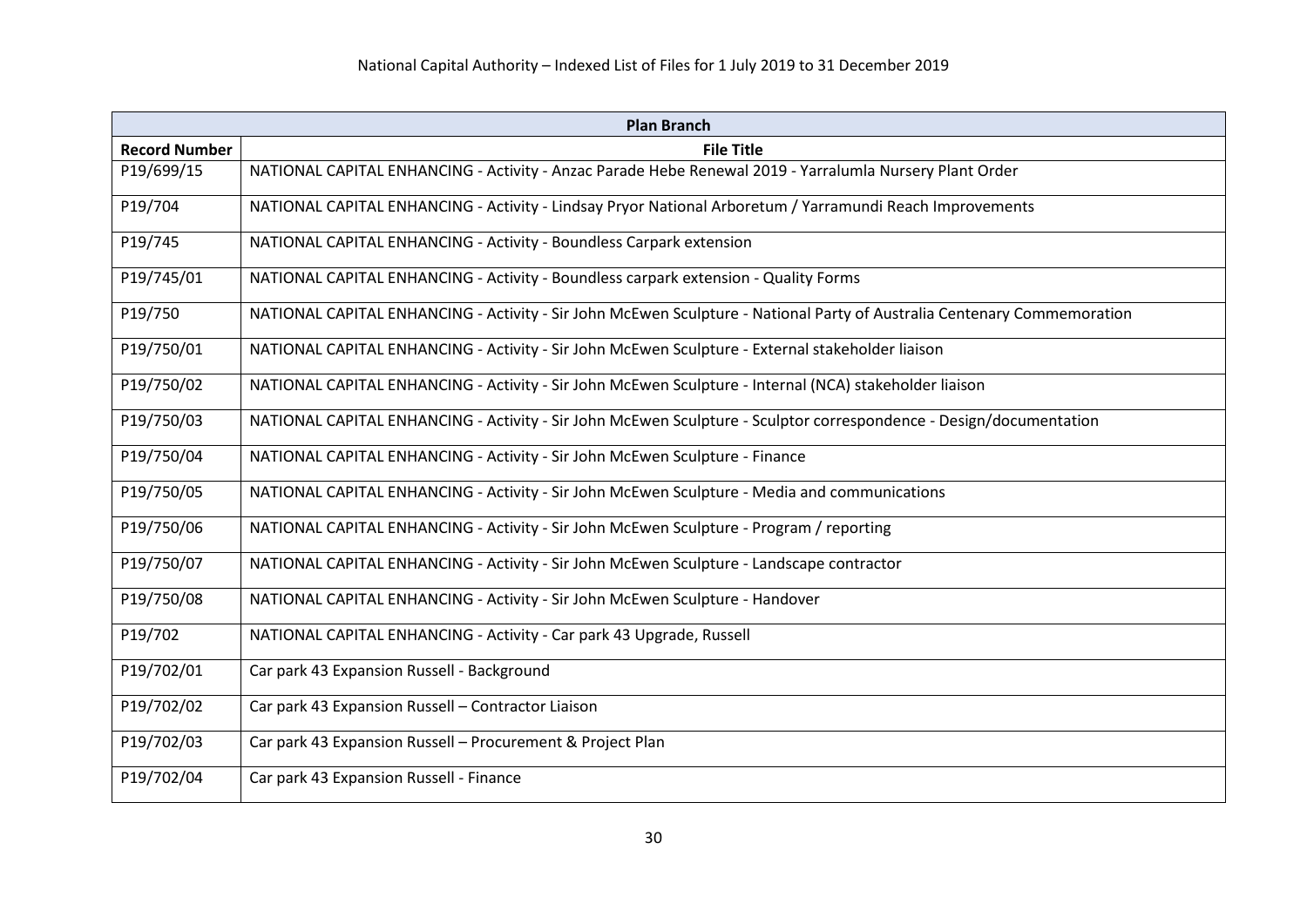| <b>Plan Branch</b>   |                                                                                                                    |
|----------------------|--------------------------------------------------------------------------------------------------------------------|
| <b>Record Number</b> | <b>File Title</b>                                                                                                  |
| P19/702/05           | Car park 43 Expansion Russell - Concept design, design development & documentation                                 |
| P19/702/06           | Car park 43 Expansion Russell - Media & Communications                                                             |
| P19/702/07           | Car park 43 Expansion Russell - Internal (NCA) stakeholder liaison                                                 |
| P19/702/08           | Car park 43 Expansion Russell - Program & reporting                                                                |
| P19/702/09           | Car park 43 Expansion Russell - External (NCA) stakeholder liaison                                                 |
| P19/702/11           | Car park 43 Expansion Russell - Statutory approvals                                                                |
| P19/702/12           | Car park 43 Expansion Russell - Consultant liaison                                                                 |
| P19/702/13           | Car park 43 Expansion Russell - Handover and asset acceptance                                                      |
| P19/703              | NATIONAL CAPITAL ENHANCING - Activity - Stage 88 - 2020 Renewal                                                    |
| P19/703/01           | NATIONAL CAPITAL ENHANCING - Activity - Stage 88 2020 Renewal - Background                                         |
| P19/703/02           | NATIONAL CAPITAL ENHANCING - Activity - Stage 88 2020 Renewal - Procurement & Project Plan                         |
| P19/703/03           | NATIONAL CAPITAL ENHANCING - Activity - Stage 88 2020 Renewal - Concept Design. Design Development & Documentation |
| P19/703/04           | NATIONAL CAPITAL ENHANCING - Activity - Stage 88 2020 Renewal - Internal Stakeholder Liaison                       |
| P19/703/05           | NATIONAL CAPITAL ENHANCING - Activity - Stage 88 2020 Renewal - External Stakeholder Liaison                       |
| P19/703/06           | NATIONAL CAPITAL ENHANCING - Activity - Stage 88 2020 Renewal - Statutory Approvals                                |
| P19/702/12           | Car park 43 Expansion Russell - Consultant liaison                                                                 |
| P19/702/13           | Car park 43 Expansion Russell - Handover and asset acceptance                                                      |
| P19/703/07           | NATIONAL CAPITAL ENHANCING - Activity - Stage 88 2020 Renewal - Consultant Liaison                                 |